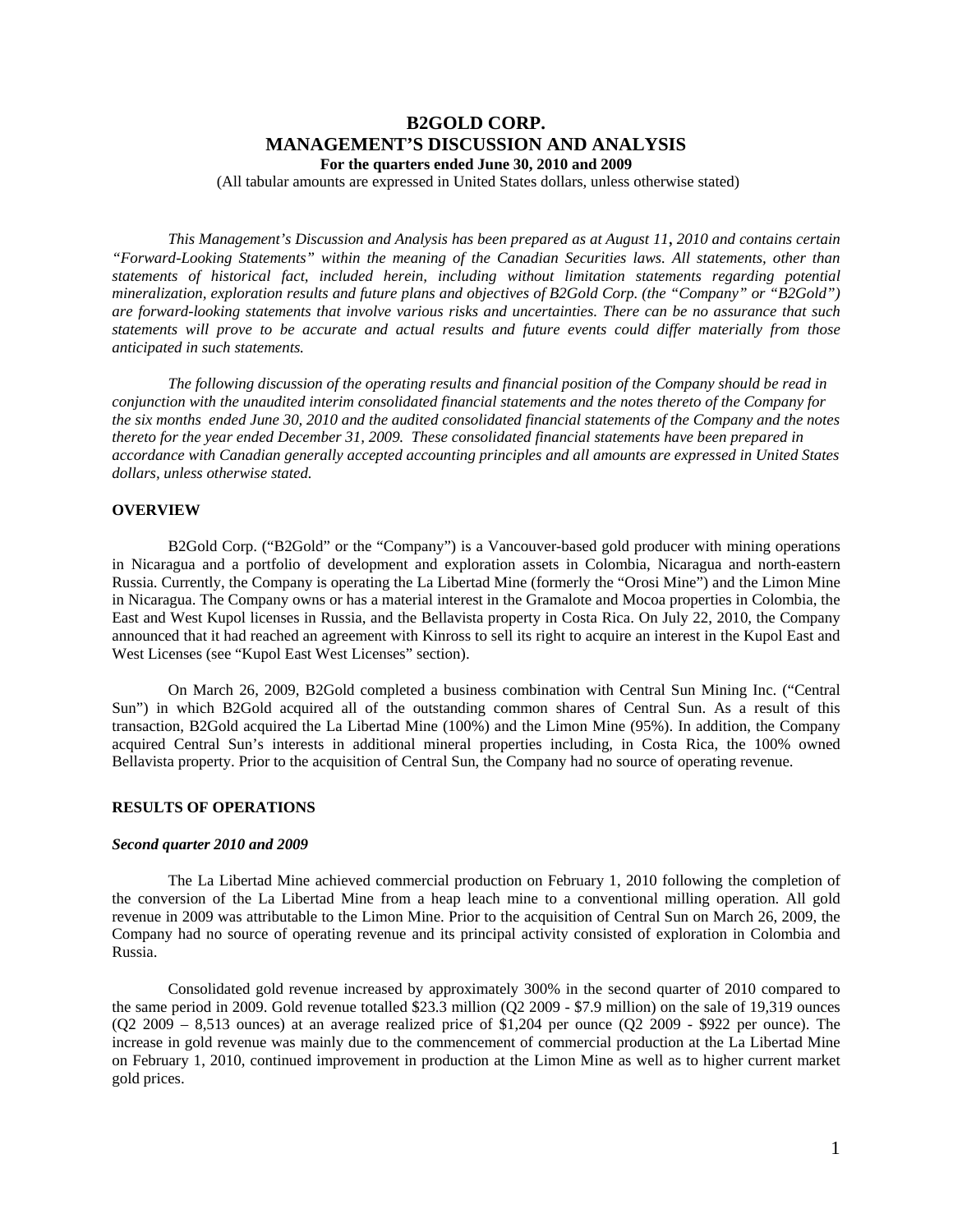Consolidated gold production for the second quarter of 2010 totalled 24,924 ounces at an operating cash cost of \$648 per ounce compared to 6,832 ounces being produced in the corresponding period of 2009 at an operating cash cost of \$858 per ounce. Cash costs are expected to progressively decrease quarter over quarter throughout 2010 as the strip ratio at the La Libertad Mine decreases and production of fresh ore increases combined with higher throughput once commissioning of the second ball mill is completed.

The Company reported a net loss of \$4.2 million (negative \$0.01 per share) on revenue of \$23.3 million for the second quarter of 2010 compared to a net loss of \$2.8 million (negative \$0.01 per share) on revenue of \$7.9 million in the equivalent period of 2009. Interest and financing expenses increased by \$1.4 million (including amortization of deferred financing costs of \$1.1 million) in the second quarter of 2010 compared to the second quarter of last year as a result of the Credit Facility (see "Credit Facility" section), established on November 6, 2009. General and administrative costs increased by \$1.9 million to \$4.2 million in the current quarter, primarily due to increased activities resulting from the Central Sun acquisition (including general and administrative costs relating to the regional office in Nicaragua) and to the strengthening of the Canadian dollar against the United States dollar as corporate head office expenses are incurred primarily in Canadian dollars.

|                                                                        | $\Omega$ | Q1     | Q <sub>4</sub> | Q3     | $\Omega$ | $\Omega$ 1 | Q <sub>4</sub> | Q3    |
|------------------------------------------------------------------------|----------|--------|----------------|--------|----------|------------|----------------|-------|
|                                                                        | 2010     | 2010   | 2009           | 2009   | 2009     | 2009       | 2008           | 2008  |
| Gold sales (ounces)                                                    | 19,319   | 15,447 | 3,211          | 9,508  | 8,513    |            |                |       |
| Average realized gold price<br>$$/$ ounce)                             | 1,204    | 1,104  | 1,104          | 972    | 922      |            |                |       |
| Gold produced (ounces)                                                 | 24,924   | 16,265 | 3,577          | 10,203 | 6,832    |            |                |       |
| Cash operating costs<br>$(\frac{\mathcal{S}}{\omega})$ ounce)          | 648      | 772    | 1,115          | 647    | 858      |            |                |       |
| Total cash costs (\$/ ounce)                                           | 709      | 831    | 1,193          | 699    | 923      |            |                |       |
| Gold revenue (\$ in thousands)                                         | 23,266   | 17,051 | 3,544          | 9,243  | 7,851    |            |                |       |
| Loss and comprehensive loss<br>for the period $(\$\)$ in<br>thousands) | 4,166    | 4,588  | 17,254         | 1,964  | 2,843    | 5,727      | 14,987         | 4,547 |
| Loss per share $-$ basic<br>and diluted (\$)                           | 0.01     | 0.02   | 0.06           | 0.01   | 0.01     | 0.04       | 0.10           | 0.03  |

## *Summary of Unaudited Quarterly Results:*

#### *First six months 2010 and 2009*

For the first six months of 2010, consolidated gold revenue was \$40.3 million compared to \$7.9 million in the same period in 2009, an increase of over 500%. The increase was mainly attributable to production from the La Libertad Mine which commenced commercial production on February 1, 2010 (the mine was under construction in 2009) and to the benefit of including a full six months of production from the Limon Mine in the 2010 period which was acquired from Central Sun near the end of the first quarter of 2009. Also contributing to higher gold revenue was the increase in the average gold price received to \$1,160 per ounce compared to \$922 per ounce in 2009.

Consolidated gold production for the six months ended June 30, 2010 totalled 41,189 ounces at an operating cash cost of \$697 per ounce compared to 6,832 ounces being produced in the corresponding period of 2009 at an operating cash cost of \$858 per ounce. Cash costs are expected to progressively decrease quarter over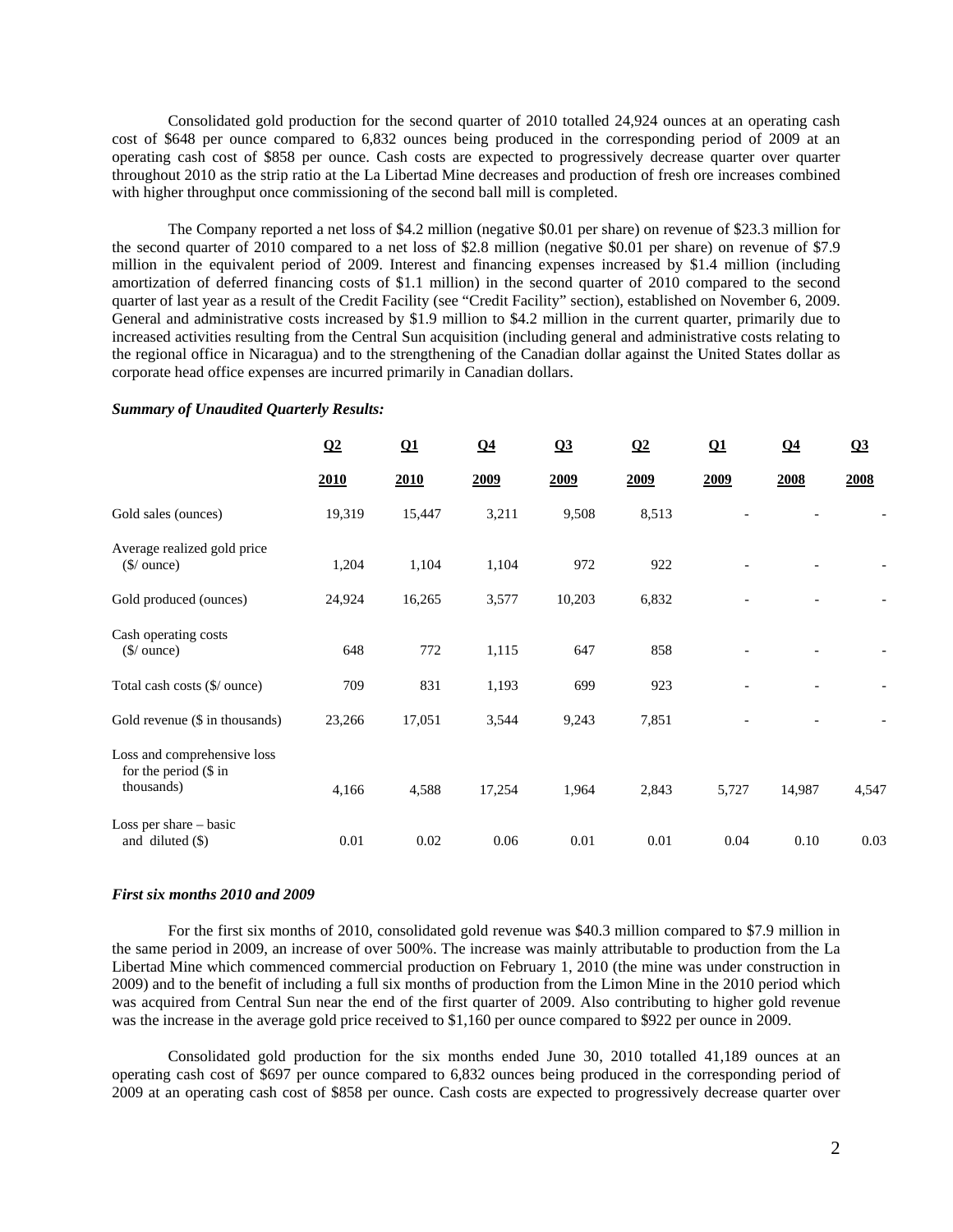quarter throughout 2010 as the strip ratio at the La Libertad Mine decreases and production of fresh ore increases combined with higher throughput once commissioning of the second ball mill is completed.

For the first half of 2010, the Company reported a loss of \$8.8 million (negative \$0.03 per share) on revenue of \$40.3 million compared to a loss of \$8.6 million (negative \$0.04 per share) on revenue of \$7.9 million in the equivalent period of 2009. The loss for the six months ended June 30, 2009 included a write-off of resource property costs in the amount of \$3.1 million (the Company elected not to continue with the Nariño, San Luis and Yarumalito properties in Colombia).

# **LA LIBERTAD MINE (formerly the "Orosi Mine")**

The La Libertad Mine achieved commercial production on February 1, 2010. The La Libertad Mine was under construction in 2009, being converted from an open pit heap leach gold mine to a conventional milling operation.

|                                            | Three months ended |      | Six months ended |      |  |
|--------------------------------------------|--------------------|------|------------------|------|--|
|                                            | June 30            |      | June 30          |      |  |
|                                            | <u>2010</u>        | 2009 | <u>2010</u>      | 2009 |  |
| Gold revenue (\$ in thousands)             | 13,033             |      | 19,554           |      |  |
| Gold sold (ounces)                         | 10,790             |      | 16,663           |      |  |
| Average realized gold<br>price (\$/ ounce) | 1,208              |      | 1,173            |      |  |
| Tonnes milled                              | 386,881            |      | 590,068          |      |  |
| Grade (grams/tonne)                        | 1.53               |      | 1.37             |      |  |
| Recovery (%)                               | 82                 |      | 85               |      |  |
| Gold production (ounces)                   | 15,548             |      | 21,557           |      |  |
| Cash operating costs<br>$(\$/$ ounce)      | 564                |      | 698              |      |  |
| Total cash costs (\$/ ounce)               | 617                |      | 752              |      |  |

In the second quarter of 2010, the La Libertad Mine continued to ramp up mill through put and fresh ore mining, while finalizing construction of three new leaching tanks and subsequently completing the second ball mill and the tailings impoundment. Process plant automation and other improvements continue.

The La Libertad Mine commenced commercial production on February 1, 2010 less than two months after the mill facilities commenced processing ore. The commissioning of the second ball mill was completed in the second quarter. Ore processing ramped up to 4,450 tonnes per day (" $t/d$ ") in June, 4,880 t/d in July and is expected to increase to 5,500 t/d by the end of August. Gold production for the last half of 2010 is projected to be 45,000 to 47,500 ounces at an operating cash cost of \$475 to \$500 per ounce.

Second quarter gold sales for La Libertad totalled 10,790 ounces at an average sales price of \$1,208 per ounce generating revenue of approximately \$13 million. Gold bullion production was 15,548 ounces at an operating cash cost of \$564 per ounce compared to budget of 22,354 ounces at an operating cash cost of \$508 per ounce. The higher than budgeted cash cost was mainly due to lower grade ore and lower recovery. Operating cash costs are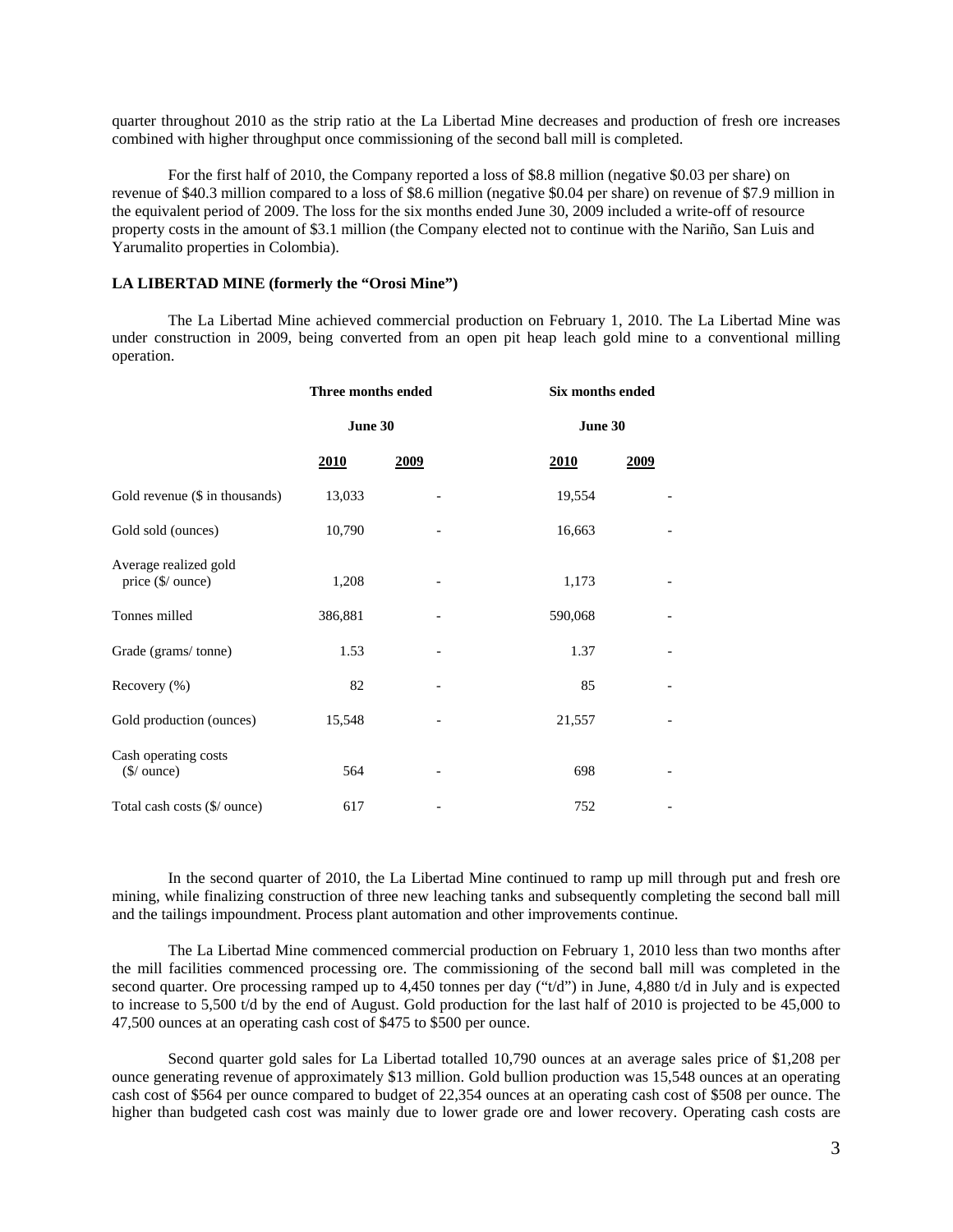budgeted to decrease progressively quarter over quarter throughout 2010 as mill throughput increases to 5,500 t/d. The mill plant processed 386,881 tonnes (including "spent ore" from previous heap leach operations) versus 409,500 tonnes budgeted, with a grade of 1.53 g/t gold versus 1.95 g/t budgeted. Approximately 40% of the ore processed through the mill was classified as spent ore contributing to the lower than budgeted grade. Spent ore grades averaged 0.80 g/t gold in the first half of the year which was lower than the budgeted grade of 1.13 g/t. For the second half of 2010, the mill throughput is forecasted to consist of a blend of 70% fresh ore and 30% spent ore, as per the original budget. It is expected that open pit grades will improve over the grades achieved in the first half of the year to an average gold grade of 2.19 grams per tonne. Forecast spent ore grade has been reduced for the remainder of 2010 from 1.13 g/t gold to 0.80 g/t gold. Recoveries were lower than budget during the quarter due to the malfunction of some equipment in the ADR circuit in May. Temporary measures to remedy the problem have been completed resulting in improved recoveries to budget, and a long term solution of upgrading and adding equipment in the circuit is in progress. Gold recovery for the last half of 2010 is expected to meet budgeted recoveries of 87%.

Total capital expenditures during the first half of 2010 were \$11.2 million or approximately \$1 million higher than budget. In addition, payments of \$3.1 million relating to capital costs incurred in 2009 were made in 2010 bringing the total capital payments to \$14.3 million. Most of the capital budget over-run occurred during the completion of the processing facilities and the installation of the second ball mill with expenditures of \$4.2 million. Completion of the tailing storage facility was \$0.35 million over budget at a cost of \$5.3 million during 2010. All other capital expenditures were within expectations of \$1.7 million and related to the purchase of a drill, pick-up trucks, land and miscellaneous. Forecast capital expenditures for 2010 at La Libertad have been increased by approximately \$2 million to \$13.1 million. This will cover the purchase of a front end loader for the crushing plant, replacing a rental unit and for expansion and processing improvements to the ADR plant which will help increase gold recoveries.

# **LIMON MINE**

The Company acquired the Limon Mine as part of the Central Sun business combination on March 26, 2009. Prior to the second quarter of 2009, the Company had no source of operating revenue.

|                                                       | Three months ended |        |             | <b>Six months ended</b> |
|-------------------------------------------------------|--------------------|--------|-------------|-------------------------|
|                                                       | June 30            |        | June 30     |                         |
|                                                       | <u>2010</u>        | 2009   | <u>2010</u> | <u>2009</u>             |
| Gold revenue $(\$$ in thousands)                      | 10,233             | 7,851  | 20,763      | 7,851                   |
| Gold sold (ounces)                                    | 8,529              | 8,513  | 18,103      | 8,513                   |
| Average realized gold<br>price (\$/ ounce)            | 1,200              | 922    | 1,147       | 922                     |
| Tonnes milled                                         | 82,910             | 53,483 | 169,075     | 53,483                  |
| Grade (grams/tonne)                                   | 4.06               | 4.67   | 4.17        | 4.67                    |
| Recovery (%)                                          | 87                 | 88     | 88          | 88                      |
| Gold production (ounces)                              | 9,375              | 6,832  | 19,632      | 6,832                   |
| Cash operating costs<br>$(\frac{\xi}{\omega})$ ounce) | 789                | 858    | 696         | 858                     |
| Total cash costs (\$/ ounce)                          | 862                | 923    | 762         | 923                     |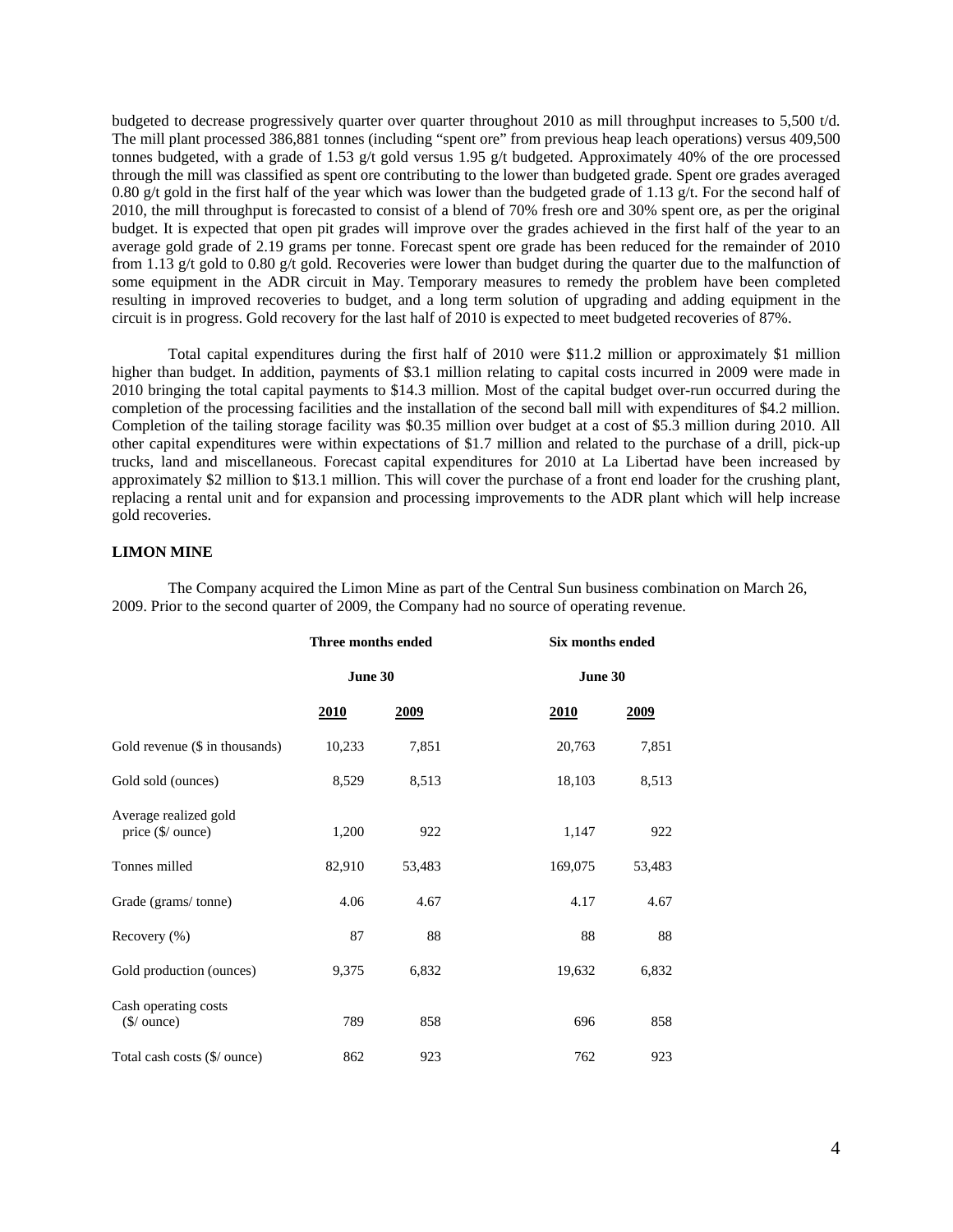Gold production continues to improve at the Limon Mine. In the second quarter of 2010, the Limon Mine processed 82,910 tonnes of ore at an average grade of 4.06 g/t producing 9,375 ounces of gold, an increase of 2,543 ounces compared to 6,832 ounces produced in the equivalent period in 2009. Gold production was lower in 2009 due to a number of illegal union strikes.

Second quarter gold sales from the Limon Mine totalled 8,529 ounces  $(Q2 2009 - 8,513$  ounces) at an average realized price of \$1,200 per ounce (Q2 2009 - \$922 per ounce) generating revenue of \$10.2 million (Q2 2009 - \$7.9 million). Operating cash cost was \$789 per ounce, higher than budget of \$618 per ounce due to costs incurred from additional ore supplied from properties located 30 kilometres ("km") from the Limon mill, higher import duties (for urgent items) and an increase in the cost allocation of approximately \$650,000 during the quarter for salaries and benefits relating to employees who had been budgeted to work on underground development which did not occur. Also increasing the cash cost per ounce was reduced production relative to budget owing to slightly lower grade and fewer tonnes processed. Year to date operating cash cost was \$696 per ounce compared to budget of \$625 per ounce. Forecast gold production from the Limon Mine for the second half of 2010 is 20,000 ounces at an operating cash cost of approximately \$650 to 675 per ounce.

Capital expenditures for the Limon Mine were budgeted at \$6.6 million for 2010 which includes new underground mining equipment. During the second quarter, \$1.1 million was incurred; the most significant expenditures included the completion of the expansion of existing Santa Rosa tailings storage facility and geotechnical campaign for new San Jose tailings storage facility. There has been one temporary capital cost deferral, of Santa Pancha deepening project, which will be initiated after completion of exploration drilling. Overall capital costs are forecasted to be as budgeted for the year.

 The Limon Mine concession includes numerous epithermal gold-quartz veins and has been in operation as an underground and open pit gold mine since 1941. To date the Limon Mine has produced approximately three million ounces of gold. The current operation is a 1,000 tonnes per day ("t/d") underground and open pit mine. The Limon Mine currently has a mine life of 3.5 years with projected average annual production of approximately 40,000 ounces of gold. The Company's technical team believes there is excellent potential to increase the Limon mine life and discover additional veins.

#### **BELLAVISTA PROPERTY**

The Company continues with site monitoring and maintenance. Field programs focused on the maintenance of drainage channels to prepare the site for the rainy season. Modifications were made to the Environmental Management Plan and this has been submitted to the Secretaria Technical Nacional Ambiental ("SETENA") for approval. These modifications reflect many of the recommendations made in the Phase II Environmental and Closure Audit. Monitoring to date has not detected any environmental issues, and it also confirms that the landslide area remains stable.

Several work programs were initiated for the potential reopening of the Bellavista Mine using different technologies. These programs are focused on the collection of base line date in the proposed tailings pond area and include the installation of a new weather station, an initial geotechnical investigation, a preliminary flora and fauna survey, and water monitoring. In parallel with these field activities, the Company has contracted with Tetra Tech for a Conceptual Study for the reopening of the mine. The purpose of this study is to provide a detailed project scope that will be presented to SETENA in the fourth quarter of 2010.

By Statement of Claim dated March 16, 2009, Central Sun commenced a legal proceeding in Ontario (the "Engineering Action") against several engineering firms and certain individual engineers alleging that the Defendants were negligent and breached their contractual obligations with respect to the siting, design, construction, assessment and monitoring of the Bellavista gold mine in Costa Rica, and that the mine was destroyed by a landslide as a result. As a result of the Defendants' alleged negligence and/or breach of contract, the Company claims damages. The Engineering Action is still at the pleadings stage. It is anticipated that preliminary motions will be brought by the Defendants to challenge the Ontario court's jurisdiction. The outcome of this claim is not determinable at this time and no accrual for a contingent gain has been made in the consolidated financial statements.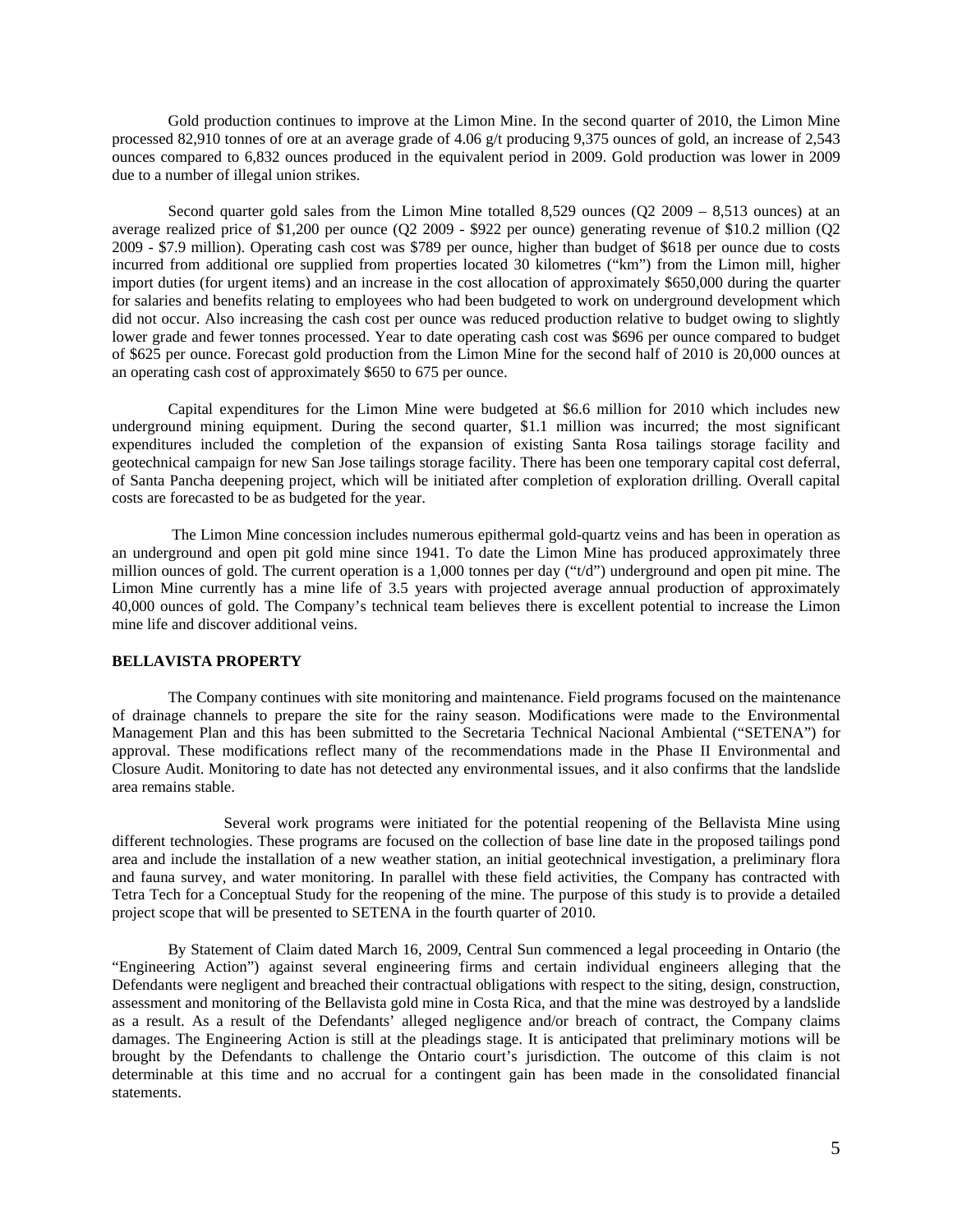## **KUPOL EAST WEST LICENSES**

On July 22, 2010, the Company announced that it had reached an agreement with Kinross Gold Corporation ("Kinross") to sell to a subsidiary of Kinross, its right to acquire an interest in the Kupol East and West Licenses. The Company has had the right to acquire and earn in to half of Kinross' interest in these licenses. In consideration of the acquisition by Kinross of the Company's right to acquire an interest in the licenses, Kinross will make an upfront payment of \$33 million to the Company, payable upon closing of the transaction and contingent payments of \$15 million for each incremental million ounces of gold of National Instrument 43-101 compliant proven and probable reserves contained by the Kupol East and West License areas, up to a maximum of nine million ounces of gold (100% basis). In addition, the Company will receive payments equal to 1.5% of Net Smelter Returns from the commencement of production from the area covered by the Kupol East and West Licenses, subject to a right for Kinross to repurchase the royalty for \$30 million.

# **CREDIT FACILITY**

The Company entered into an agreement relating to a \$20 million secured revolving credit facility (the "Credit Facility") with Macquarie Bank Limited ("Macquarie") on November 6, 2009. The term of the Credit Facility is for two years with a maturity date of December 31, 2011 and an interest rate of LIBOR plus 5.5%. On February 12, 2010, the Company entered into an amending agreement relating to the Credit Facility pursuant to which the Credit Facility was increased to \$25 million. As at June 30, 2010, the Company had drawn down a total of \$20 million under the Credit Facility.

The Credit Facility provides that in certain events or on December 1, 2010 the lender has the right to review the Credit Facility and may within 28 days of such event or date determine whether to continue to make the Credit Facility available or terminate it and require repayment within 60 days. Management believes that it is unlikely that the Credit Facility will be terminated prior to its maturity date of December 31, 2011. However, since the Credit Facility is subject to review by Macquarie on December 1, 2010, the Credit Facility was classified as a current liability as at June 30, 2010.

# **LIQUIDITY AND CAPITAL RESOURCES**

The Company ended the second quarter of 2010 with cash and cash equivalents of \$14.1 million and working capital of \$11.6 million compared to cash and cash equivalents of \$21.7 million and working capital of \$17 million at March 31, 2010. The decrease of the Company's cash and cash equivalents was mainly due to capital expenditures incurred on upgrading the La Libertad Mine and to exploration expenditures incurred in Nicaragua, Colombia and Russia.

On July 22, 2010, the Company announced that it had reached an agreement with Kinross to sell its right to acquire an interest in the Kupol East and West Licenses (see "Kupol East West Licenses" section). Kinross will make an upfront payment of \$33 million to the Company, payable upon closing of the transaction.

The following table presents, as at June 30, 2010, the Company's known contractual obligations, relating to the Limon Mine and La Libertad Mine. The timing of the Company's asset retirement obligations is also presented below on an undiscounted basis.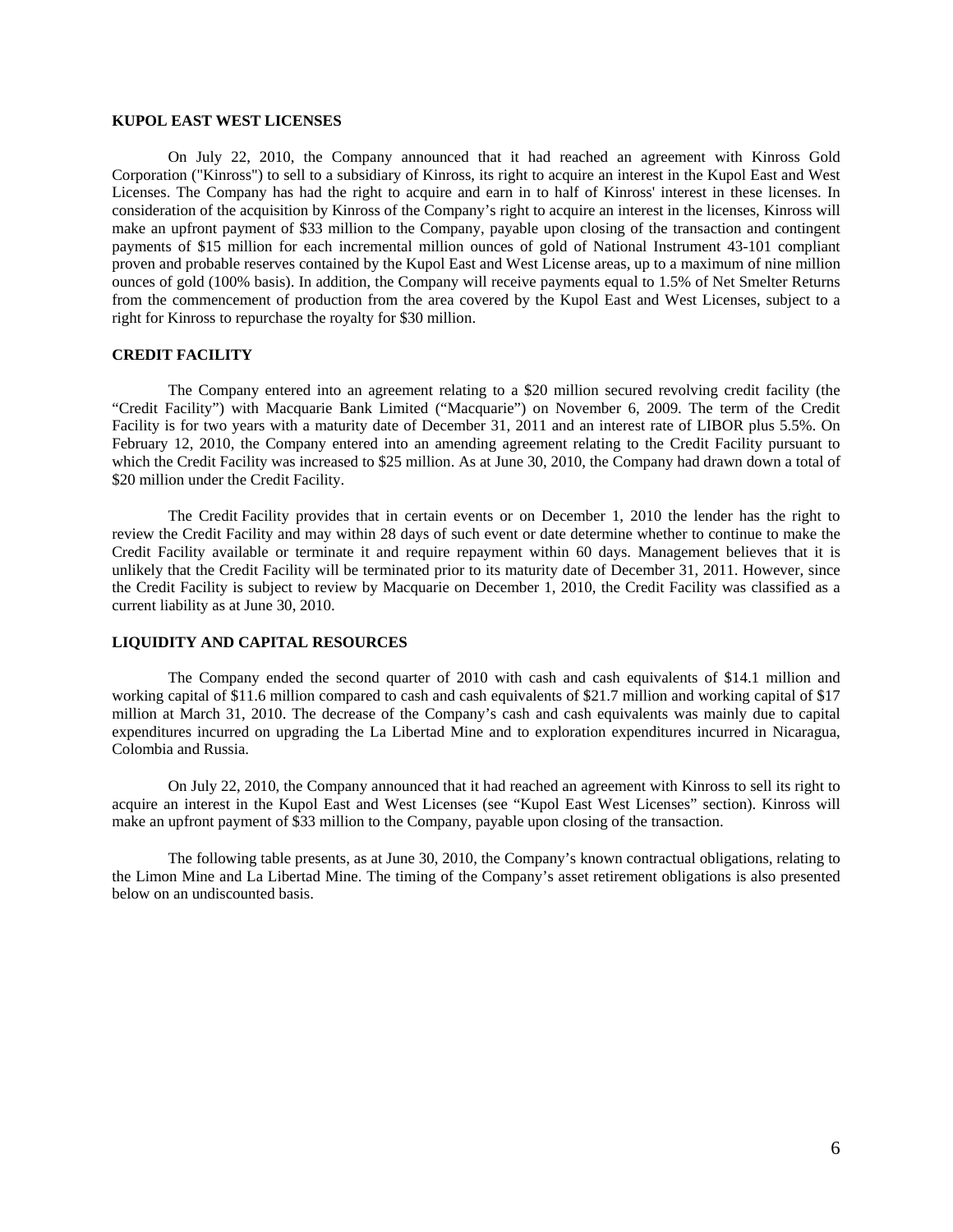|                                             | <b>Total</b>  | <i>2010</i>   | 2011                     | 2012                     | 2013          | 2014<br>and later |
|---------------------------------------------|---------------|---------------|--------------------------|--------------------------|---------------|-------------------|
|                                             | \$<br>(000's) | \$<br>(000's) | \$<br>(000's)            | \$<br>(000's)            | \$<br>(000's) | \$<br>(000's)     |
| Purchase commitments                        | 1,195         | 1,195         | $\overline{\phantom{a}}$ | $\overline{\phantom{0}}$ | -             |                   |
| Asset retirement obligations (undiscounted) | 19,374        | 686           | 2,946                    | 982                      | 3,848         | 10,912            |

The Company expects to generate positive operating cash flow in 2010 with both the Limon and La Libertad mines operating in 2010.

### *Operating activities*

Cash flow from operating activities (before non-cash working capital changes) for the second quarter of 2010 was \$0.8 million compared to negative \$1.6 million in the comparable period last year. The favourable change was primarily attributable to the commencement of commercial production of the La Libertad Mine on February 1, 2010.

Cash flow from operating activities (before non-cash working capital changes) for the six months ended was \$0.7 million compared to negative \$4.5 million in the comparable period last year.

## *Financing activities*

On February 18, 2010, the Company completed a bought deal equity financing and issued 25,624,111 common shares, including 3,342,276 common shares issued on exercise of the over-allotment option, at Cdn.\$1.25 per share, for aggregate gross proceeds of approximately Cdn.\$32 million. As part of the offering, AngloGold Ashanti Limited (AngloGold) exercised its pre-emptive right granted by the Company to maintain its percentage of holdings of approximately 10% of the common shares of the Company by acquiring 2,624,111 common shares. The Company paid the underwriters a commission equal to 5% of the gross proceeds of the offering upon closing, excluding the common shares purchased by AngloGold for which no commission was payable, for an aggregate commission of Cdn.\$1.44 million.

The Company drew down an additional \$6.5 million (net) on its Credit Facility during the six months ended June 30, 2010 of which \$1 million (net) was drawn in the second quarter. As at June 30, 2010, the Company had drawn down a total of \$20 million under the Credit Facility.

The Company received proceeds of \$2.7 million from the exercise of stock options and warrants in the second quarter of 2010.

On November 3, 2009, the Company had received a loan in the amount of Cdn.\$1 million from an officer and shareholder of the Company which was interest bearing at a rate of 5% per annum. On February 18, 2010, this loan was fully repaid by the Company together with interest.

#### *Investing activities*

During the three and six months ended June 30, 2010, capital expenditures (on a cash basis) at the La Libertad Mine totalled \$3.8 million and \$14.3 million (or \$11.2 million on an accrual basis after excluding \$3.1 million of related accounts payable accrued at December 31, 2009 and settled in the period), respectively (see "La Libertad Mine" section).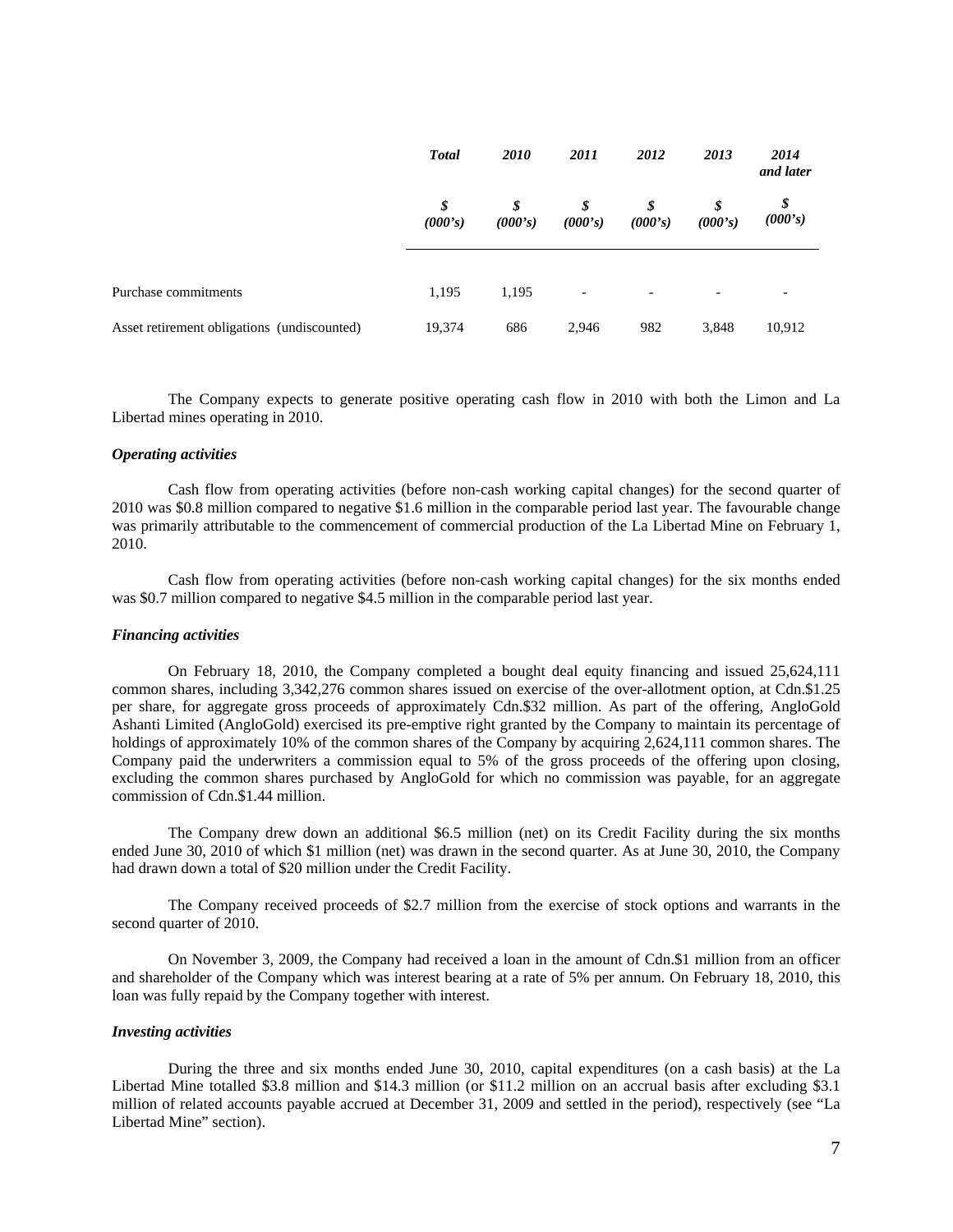During the three and six months ended June 30, 2010, capital expenditures (on a cash basis) at the Limon Mine totalled \$1.1 million and \$2.3 million, respectively (see "Limon Mine" section).

During the three and six months ended June 30, 2010, resource property expenditures for exploration (on a cash basis) totalled \$5.3 million and \$8.8 million, respectively, expended as follows:

|                                               | Three months ended<br>June 30 |               | <b>Six months ended</b> |               |
|-----------------------------------------------|-------------------------------|---------------|-------------------------|---------------|
|                                               |                               |               | June 30                 |               |
|                                               | 2010                          | 2009          | <u>2010</u>             | <u>2009</u>   |
|                                               | \$<br>(000's)                 | \$<br>(000's) | \$<br>(000's)           | \$<br>(000's) |
| Exploration and other development:            |                               |               |                         |               |
| La Libertad Mine                              | 1,541                         | 105           | 2,070                   | 105           |
| Calibre joint venture                         | 893                           |               | 1,640                   |               |
| Gramalote                                     | 555                           | 905           | 1,370                   | 2,220         |
| Limon Mine                                    | 779                           | 20            | 1,247                   | 20            |
| Radius joint venture                          | 700                           |               | 1,132                   |               |
| Kupol East and West Licenses                  | 514                           | 539           | 1,092                   | 1,025         |
| Mocoa                                         | 279                           | 153           | 279                     | 473           |
| Other Colombia properties, under AngloGold JV |                               |               |                         |               |
| arrangement                                   |                               | 884           |                         | 2,144         |
|                                               | 5,261                         | 2,606         | 8,830                   | 5,987         |

The Company's exploration team has generated numerous exploration targets around the La Libertad Mine and Limon Mine and on other properties in Nicaragua in joint ventures with Radius Gold Inc. ("Radius") and Calibre Mining Corp. ("Calibre").

At La Libertad Mine, a 12,000 metre (\$3 million) diamond drill program commenced in March 2010. The drilling is following up historic high grade drill results below the current mine pits with good potential to increase the mine's reserve and resource base. In addition, the drilling will test some of the numerous regional targets identified along the 20 kilometre belt from historic work and the 2009 exploration program.

At the Limon Mine, a surface exploration program comprised of geophysics, soil geochemistry and geological mapping is currently underway with a trenching program set to start once permits are received. A 7,000 metre drill program recommenced in mid-March, targeting a combination of exploration and ore definition targets. Additionally, a 7,800 metre drill program is expected to be completed on the Santa Pancha deep area during 2010 with the intention of upgrading the existing inferred resource to indicated category. The Company has a total exploration and drilling budget for the Limon property of approximately \$3.8 million for 2010.

On the Trebol property (a joint venture with Radius), a 3,000 metre diamond drilling program is scheduled for the second half of the year. Work which is ongoing has consisted of hand dug trenches and geochemical soil sampling over the 25 kilometre strike length of the system. The 2010 exploration budget is approximately \$1.8 million.

On the Pavon (Natividad) property (a joint venture with Radius), a detailed trenching program is currently underway to define the continuity of high grade, near surface veining and associated stock work mineralization that could potentially be exploited in two shallow open pits. The Company has an option to acquire a 60% interest in the Trebol, Pavon and San Pedro properties owned by Radius.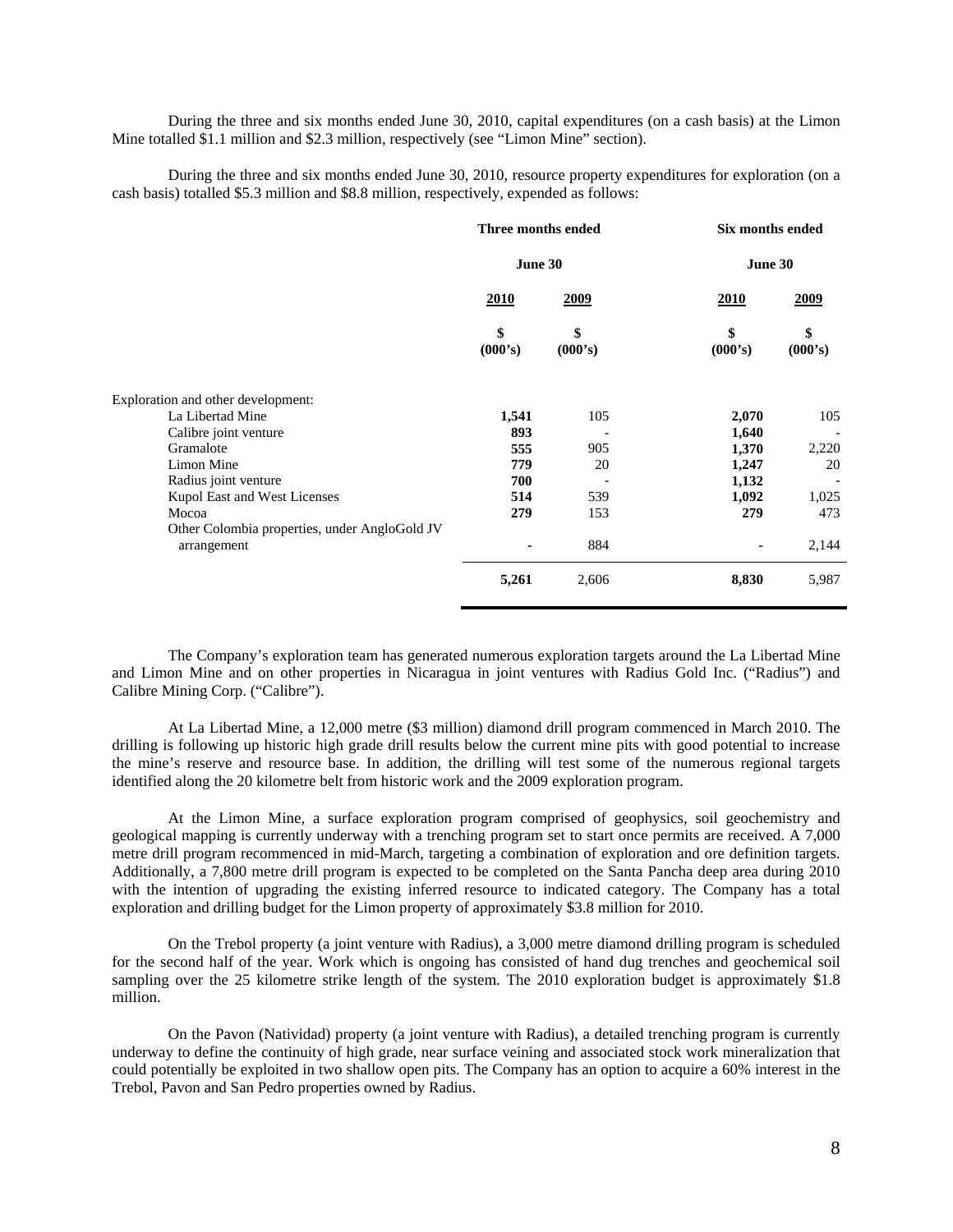On the Borosi property (a joint venture with Calibre), Calibre has completed geological mapping and prospecting, soil sampling and trenching on the Eastern Epithermal, Rosita and Bonanza targets. Initial results from this work have outlined several targets. A 5,000 metre diamond drill program testing these initial targets began in March.

The Company is currently in discussions with AngloGold regarding further exploration of the Gramalote property.

On the Kupol East and West properties, a 4,200 metre diamond drilling program commenced in March 2010 on the Kupol West property's Moroshka west zone following up on results from the Moroshka basin announced on January 19, 2010. These previously announced results confirmed the presence of a northerly trending system of gold bearing quartz veins, which was a follow up to the drill results and new vein discovery announced last year at the Moroshka basin, 4 kilometre east of the Kupol mine. On July 22, 2010, the Company announced that it had reached an agreement with Kinross to sell its right to acquire an interest in the Kupol East and West Licenses (see "Kupol East West Licenses" section).

For the first six months of 2009, the Company redeemed approximately \$33 million of funds invested in highly liquid money market investments of which \$15.9 million was advanced to Central Sun prior to the Acquisition Date in order to finance the repayment by Central Sun of an existing \$8 million debt obligation and to fund the re-commencement of construction at La Libertad. A further \$10.3 million went towards the development of the La Libertad Mine in the second quarter of 2009. During the six months ended June 30, 2009, the Company also incurred resource property expenditures for exploration and development in the amount of \$5.9 million, on a cash basis, on its projects in Colombia and Russia as follows: \$2.2 million on the Gramalote property, \$2.2 million on Colombian properties under the joint venture arrangement with AngloGold, \$0.5 million on Mocoa and \$1 million (the Company's 50% share) on the East and West Kupol Licenses.

In February 2009, the Company made a final payment of \$2.6 million with respect to amounts owed under its promissory notes to Kinross.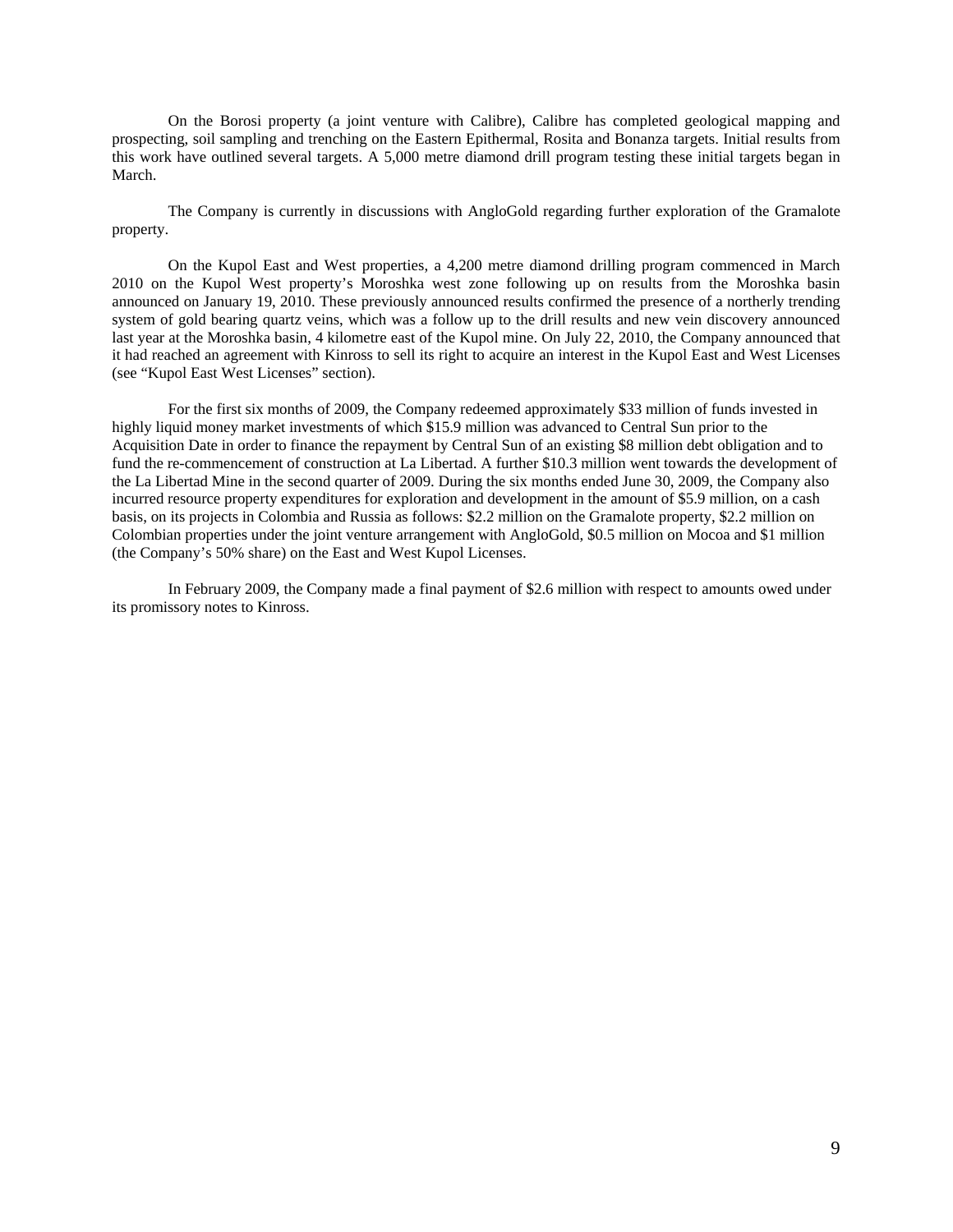# **CRITICAL ACCOUNTING ESTIMATES**

The Company's accounting policies are described in Notes 2 and 3 of its audited consolidated financial statements as at December 31, 2009. Management considers the following policies to be the most critical in understanding the judgments that are involved in the preparation of the Company's consolidated financial statements and the uncertainties that could impact its results of operations, financial condition and cash flows:

- Purchase price allocation;
- Use of estimates;
- Impairment of long-lived assets;
- Depreciation and depletion;
- Asset retirement obligations;
- Future income taxes; and
- Stock-based compensation.

### *Purchase price allocation*

Business acquisitions are accounted for by the purchase method of accounting whereby the purchase price is allocated to the assets acquired and the liabilities assumed based on fair value at the time of the acquisition. The excess purchase price over the fair value of identifiable assets and liabilities acquired is goodwill. The determination of fair value often requires management to make assumptions and estimates about future events. The assumptions and estimates with respect to determining the fair value of property, plant and equipment acquired generally require a high degree of judgment, and include estimates of mineral reserves acquired, future gold prices and discount rates. Changes in any of the assumptions or estimates used in determining the fair value of acquired assets and liabilities could impact the amounts assigned to assets and liabilities in the purchase price allocation.

### *Use of estimates*

The preparation of these consolidated financial statements in conformity with generally accepted accounting principles in Canada requires management to make estimates and assumptions that affect the reported amounts of assets and liabilities and disclosures of contingent assets and liabilities at the date of the financial statements and the reported amounts of revenues and expenses during the reporting period. Actual results could differ from those estimates.

## *Impairment of long-lived assets*

The Company reviews and evaluates the recoverability of property, plant and equipment when events and circumstances suggest impairment. Where information is available and conditions suggest impairment, estimated future net cash flows are calculated using estimated future prices, proven and probable reserves, resources and operating and capital costs on an undiscounted basis. An impairment charge is recorded if the undiscounted future net cash flows are less than the carrying amount. Reductions in the carrying value, with a corresponding charge to operations, are recorded to the extent that the estimated future net cash flows on a discounted basis are less than the property interest carrying value.

Where estimates of future net cash flows are not available and where other conditions suggest impairment, management assesses whether the carrying value can be recovered. If an impairment is identified, the carrying value of the property interest is written down to its estimated fair value.

Although the Company has taken steps to verify title to mineral properties in which it has an interest, according to industry standards for the current stage of exploration of such properties, these procedures do not guarantee the Company's title. Such properties may be subject to prior undetected agreements or transfers and title may be affected by such defects.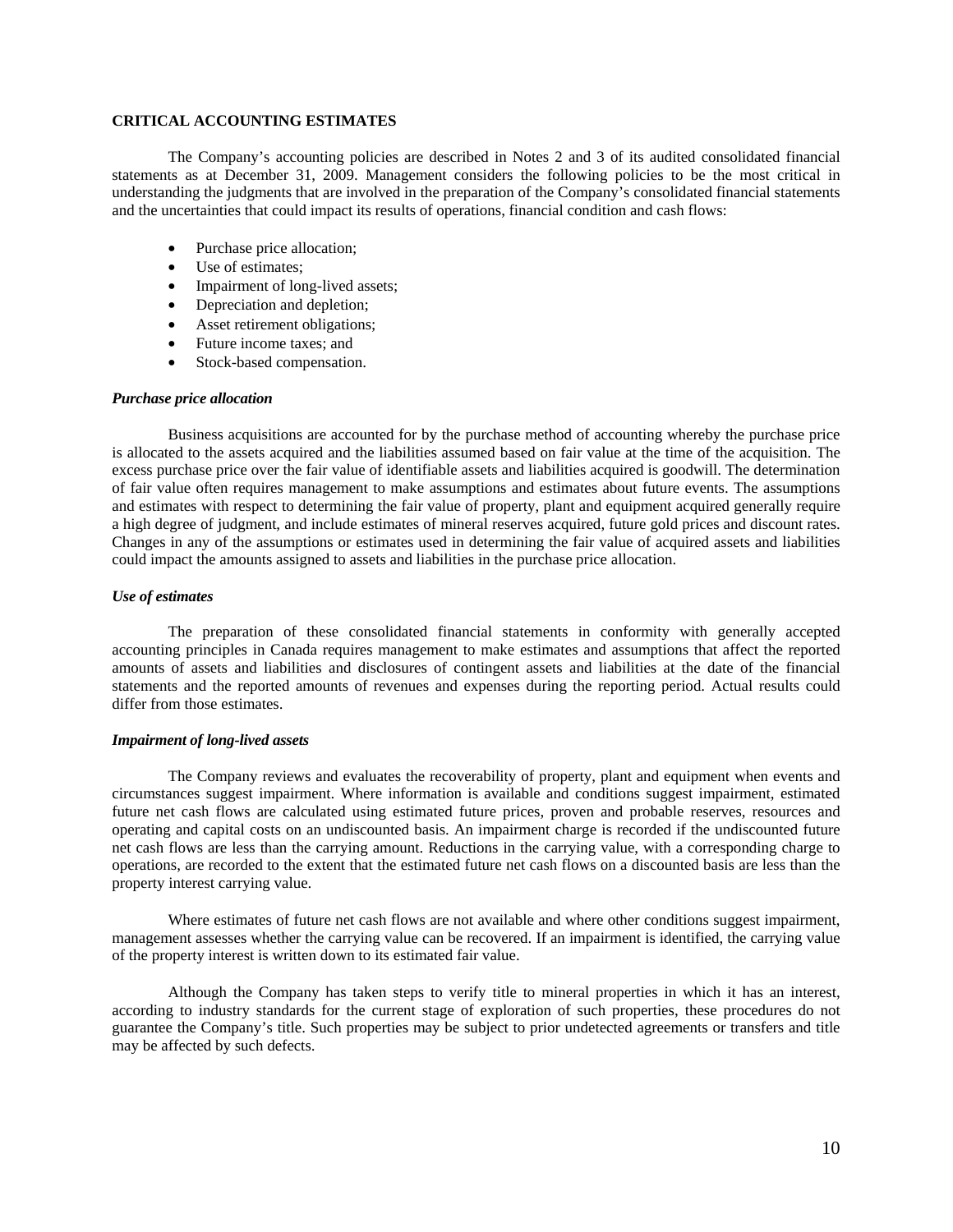### *Depreciation and depletion*

Mine property, plant and equipment are recorded at cost. Repairs and maintenance expenditures are charged to operations; major improvements and replacements which extend the useful life of an asset are capitalized. Mine property, plant and machinery are amortized over the life of the mine using the unit-of-production ("UOP") method, based on recoverable ounces from the estimated proven and probable reserves and the measured and indicated resources. Mobile equipment is depreciated on a straight-line basis, net of residual value, over the shorter of the mine life or estimated useful life of the asset. Prior to commercial production, pre-production expenditures, net of revenue, are capitalized to plant and equipment.

Mineral acquisition, exploration and development costs are capitalized on an individual project basis until such time as the economics of an ore body are defined or the project is sold, abandoned or otherwise determined to be impaired. If production commences, these costs would be amortized using the UOP method. Unrecoverable costs for projects determined not to be commercially feasible are expensed in the year in which the determination is made or when the carrying value of the project is determined to be impaired.

The calculation of the depreciation and depletion expense could be materially affected by changes in the underlying estimates. Changes in estimates can be the result of actual future production differing from current forecasts of future production, expansion of reserves and resources through exploration activities, differences between estimated and actual costs of mining and differences in gold price used in the estimation of mineral reserves and resources. Significant judgment is involved in the determination of useful life and residual values for the computation of depreciation and depletion and no assurance can be given that actual useful lives and residual values will not differ significantly from current assumptions.

#### *Asset retirement obligations*

The Company's mining and exploration activities are subject to various laws and regulations governing the protection of the environment. Significant judgments and estimates are made when estimating the nature and costs associated with asset retirement obligations. Cash outflows relating to the obligations are expected to be incurred over periods estimated to extend to 2019 and beyond. When considering the effect of the extended time period over which costs are expected to be incurred, combined with the estimated discount rate and inflation factors, the fair value of the asset retirement obligations could materially change from period to period due to changes in the underlying assumptions.

#### *Future income taxes*

The Company uses the liability method of accounting for future income taxes. Under this method of tax allocation, future income tax assets and liabilities are recognized for temporary differences between the tax and accounting bases of assets and liabilities as well as for the benefit of losses available to be carried forward to future years for tax purposes. Future income tax assets and liabilities are measured using enacted or substantively enacted tax rates expected to apply when the asset is realized or the liability is settled. The amount of future income tax assets recognized is limited to the amount that is more likely than not to be realized. The effect on future tax assets and liabilities of a change in tax rates is recognized in earnings in the period in which the change is substantively enacted.

#### *Stock-based compensation*

All stock option based awards made to directors, employees and consultants are recognized in these consolidated financial statements and measured using a fair value based method. Consideration received on the exercise of stock options is recorded as share capital. The related contributed surplus originally recognized when the options were earned, is transferred to share capital. The Company uses the Black-Scholes option pricing model to calculate the fair value of stock options. This model is subject to various assumptions. The assumptions the Company makes will likely change from time to time.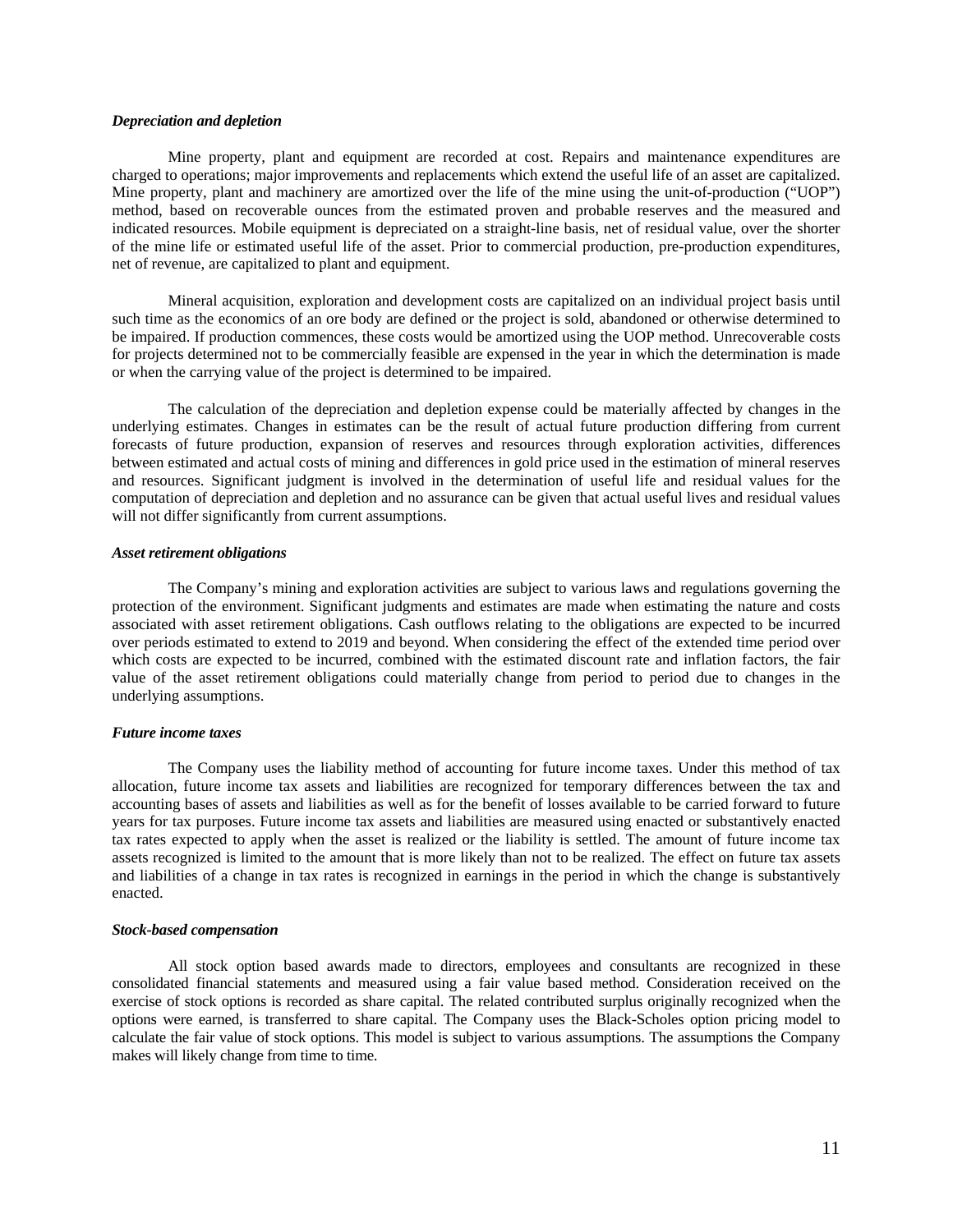# **RECENT ACCOUNTING PRONOUNCEMENTS**

### *Business Combinations (Section 1582), Consolidations (Section 1601) and Non-controlling Interests (Section 1602)*

These sections were issued in January 2009 and are harmonized with International Financial Reporting Standards. Section 1582 specifies a number of changes, including: an expanded definition of a business combination, a requirement to measure all business acquisition at fair value, a requirement to measure non-controlling interests at fair value, and a requirement to recognize acquisition-related costs as expenses. Section 1601 establishes the standards for preparing consolidated financial statements. Section 1602 specifies that non-controlling interests be treated as a separate component of equity, not as a liability or other item outside of equity. These new standards are effective for 2011.

#### *International Financial Reporting Standards ("IFRS")*

In January 2006, the Canadian Accounting Standards Board ("AcSB") adopted a strategic plan, which includes the decision to move financial reporting for Canadian publicly accountable enterprises to a single set of globally accepted accounting standards, namely, International Financial Reporting Standards ("IFRS"), as issued by the International Accounting Standards Board ("IASB"). The AcSB confirmed in February 2008 plans to converge Canadian generally accepted accounting principles ("Canadian GAAP") with IFRS over a transition period with an effective implementation date effective for interim and annual periods commencing January 1, 2011.

At this time, the Company has not yet determined the impact of the transition on its consolidated financial condition. However, it is completing a review of its accounting policies and of Canadian GAAP relevant to its financial reporting requirements to determine the key differences and options with respect to acceptable accounting standards under IFRS. Following this initial diagnostic step, in 2010 the Company will proceed to make a determination of the impact of transition to IFRS on its financial statements and systems, if any. The implementation and transition phase to IFRS are currently planned for 2010 in order to meet the expected adoption date of January 1, 2011. Training of Company personnel started and will continue throughout 2010. Areas of potential differences identified to date include:

#### *Asset retirement obligations*

The Company's future obligations to retire an asset including site closure, dismantling, remediation and ongoing treatment and monitoring are currently recorded as a liability at fair value at the time incurred. The fair value determination is based on estimated future cash flows, the current credit adjusted risk-free discount rate and an estimated inflation factor. The value of asset retirement obligations is evaluated on an annual basis or as new information becomes available on the expected amounts and timing of cash flows required to discharge the liability and accreted to full value over time through periodic charges to earnings. These changes in value are recorded in the period in which they are identified and when costs can be reasonably quantified, and are capitalized as part of the asset's carrying value and amortized over the asset's estimated useful life. Differences under IFRS include:

- IFRS defines site restoration and environmental provisions as legal or constructive obligations; Canadian GAAP limits the definition to legal obligations.
- IFRS requires provisions to be updated at each balance sheet date using a current pre-tax discount rate (which reflects current market assessment of the time value of money and the risk specific to the liability). Canadian GAAP requires the use of a current credit-adjusted, risk-free rate for upward adjustments, and the original credit-adjusted, risk-free rate for downward revisions.
- Accretion expense is recorded as a finance cost under IFRS rather than as an element of operating cost.

### *Property, plant and equipment*

The Company's property, plant and equipment are recorded at cost.

- IFRS 1 allows companies to elect fair value as the deemed cost of an individual asset at the date of transition.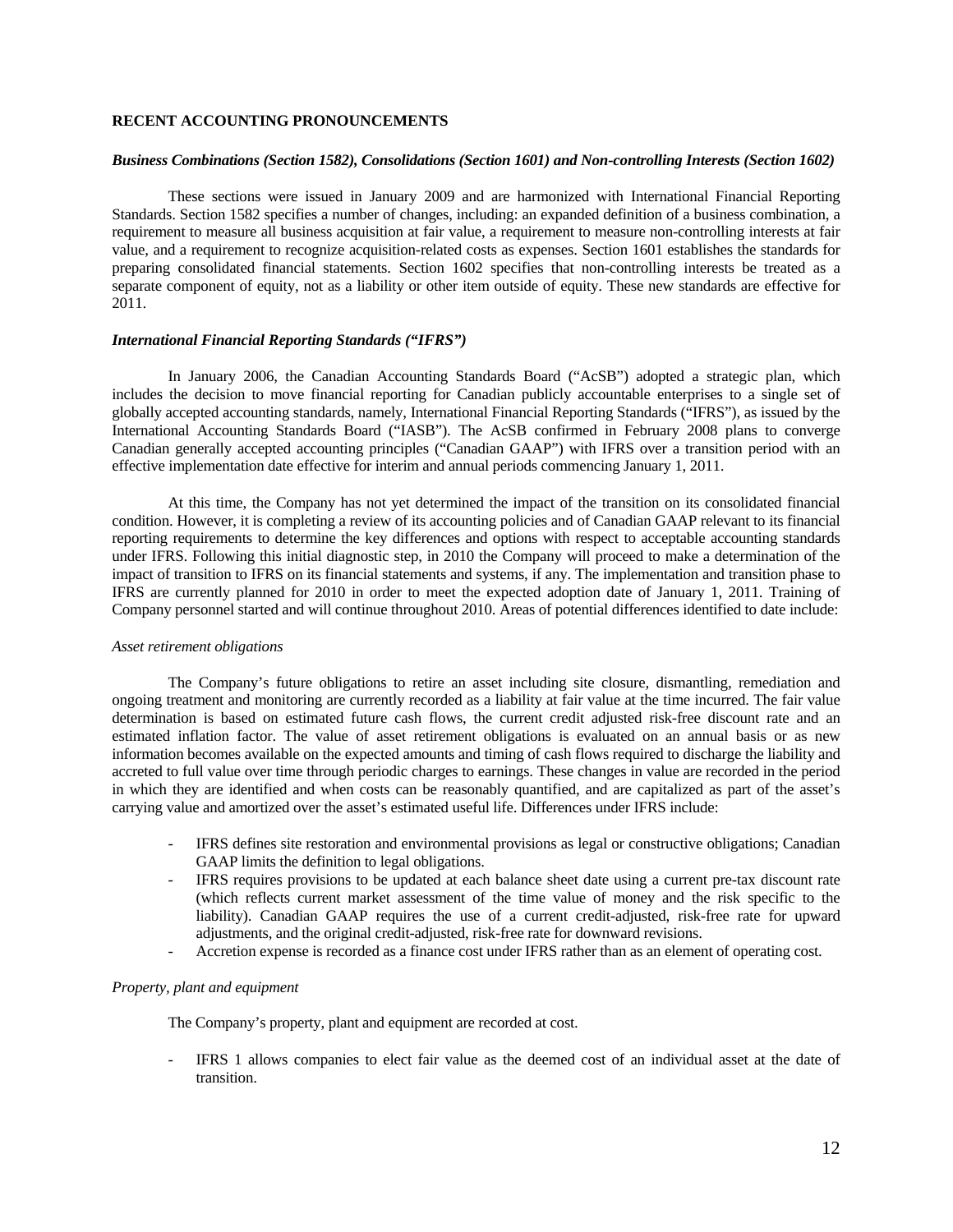- IFRS requires a componentization approach, separately identifying and measuring significant individual components of assets which have different useful lives. Significant components will be depreciated based on their individual useful lives.

# *Impairment (long-lived assets, intangibles and goodwill)*

In evaluating the Company's long-lived assets for recoverability, the undiscounted future cash flows of the individual mining operations are used to perform the test. An impairment charge is recorded if the undiscounted future net cash flows are less than the carrying amount. Reductions in the carrying value, with a corresponding charge to operations, are recorded to the extent that the estimated future net cash flows on a discounted basis are less than the property interest carrying value.

- IFRS requires the use of a one-step impairment test (impairment testing is performed using discounted cash flows) rather than the two-step test under Canadian GAAP (using undiscounted cash flow as a trigger to identify potential impairment loss).
- IFRS requires reversal of impairment losses (excluding goodwill) where previous adverse circumstances have changed; this is prohibited under Canadian GAAP.
- Impairment testing should be performed at the asset level for long-lived assets and intangible assets. Where the recoverable amount cannot be estimated for individual assets, it should be estimated as a part of a Cash Generating Unit.
- Impairment testing under IFRS is performed using two new valuation methods value in use and fair value less cost to sell.

## *Foreign currency translation*

- IFRS uses a functional currency concept (currency of the primary economic environment in which the entity operates) to determine the method of measuring foreign currency translation. Canadian GAAP uses the concept of integrated and self-sustaining foreign operations.

# *Business combinations*

During 2009, the Corporation completed the acquisition of Central Sun. Acquisitions are accounted for using the purchase method whereby assets and liabilities acquired are recorded at their fair values as of the date of acquisition and any excess of the purchase price over such fair value is recorded as goodwill. Under IFRS:

- IFRS 1 provides the option to not apply the IFRS business combinations standard on a retrospective basis.
- A new business combinations standard IFRS 3(R) will be applicable prior to transition, and will significantly change accounting for acquisitions including the following:
	- Transaction costs will be expensed as incurred.
	- Assets and liabilities will be recorded at full fair value, rather than at the value of the consideration paid.
	- In step acquisitions, the assets and liabilities owned prior to the acquisition of majority interest are re-valued at the date of acquisition.

## *Financial Instruments*

Financial and derivative instruments, including embedded derivatives, are recorded at fair values, with changes in those fair values recognized in net earnings/ loss.

- IFRS has a different derivative definition as compared to existing Canadian GAAP. This difference may have a significant impact on the number of recognized embedded derivatives.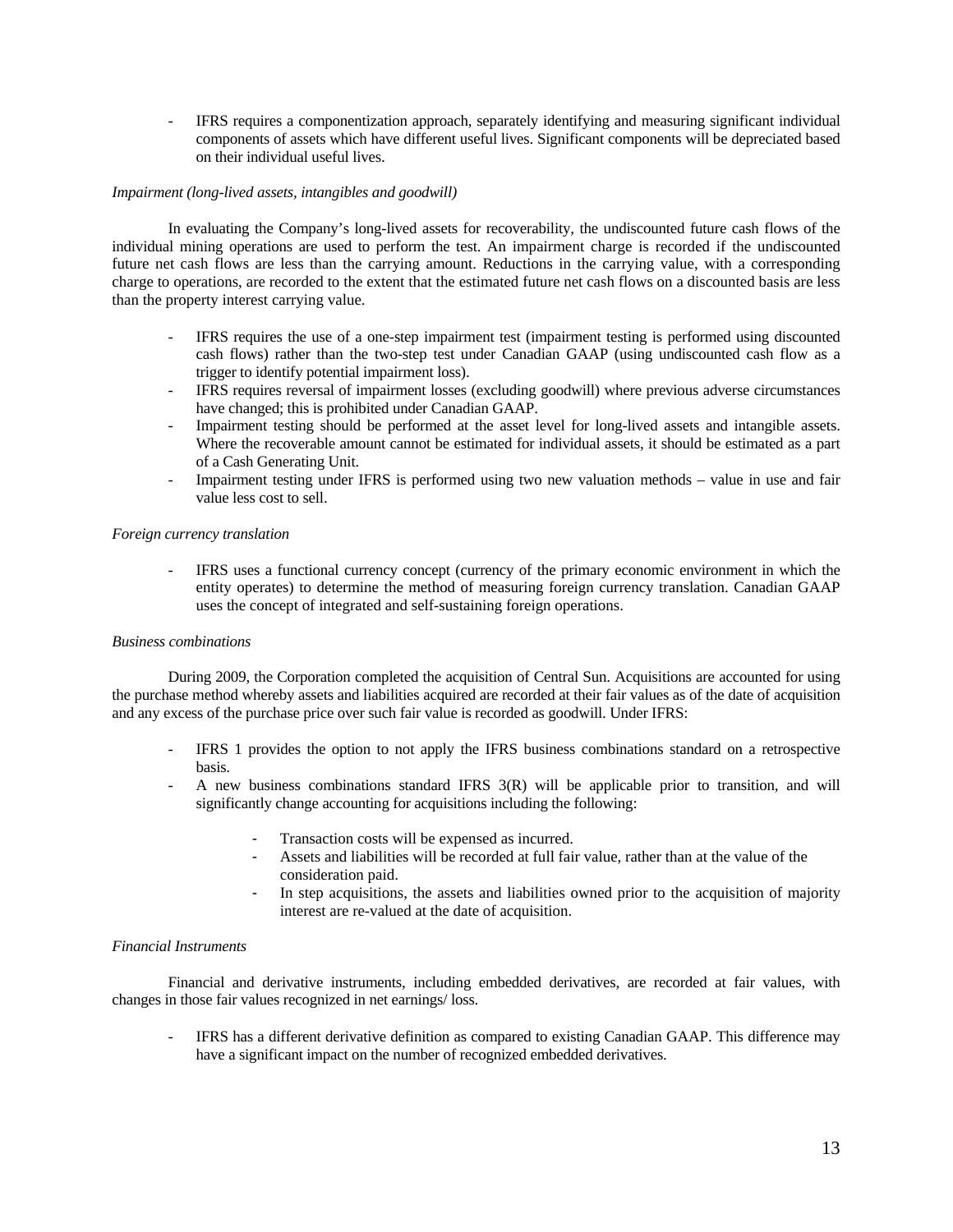# **RISKS AND UNCERTAINTIES**

*The exploration and development of natural resources are highly speculative in nature and are subject to significant risks. The risk factors noted below do not necessarily comprise all those faced by the Company. The Company is faced with a number of other risk factors as described under "Risk Factors", disclosed in its Annual Information Form, available under the Company's profile on SEDAR at www.sedar.com. Additional risks and uncertainties not presently known to the Company or that the Company currently considers immaterial may also impair the business, operations and future prospects of the Company. If any of the following risks actually occur, the business of the Company may be harmed and its financial condition and results of operations may suffer significantly.* 

# *Exploration, Development and Operating Risks*

Mining operations generally involve a high degree of risk. The Company's operations are subject to all the hazards and risks normally encountered in the exploration, development and production of gold, including unusual and unexpected geologic formations, seismic activity, rock bursts, cave-ins, flooding, pit wall failure and other conditions involved in drilling and removal of material, any of which could result in damage to, or destruction of, mines and other producing facilities, damage to life or property, environmental damage and possible legal liability. Although adequate measures to minimize risk are being taken, milling operations are subject to hazards such as fire, equipment failure or failure of retaining dams around tailings disposal areas which may result in environmental pollution and consequent liability.

The exploration for and development of mineral deposits involves significant risks which even a combination of careful evaluation, experience and knowledge may not eliminate. While the discovery of an ore body may result in substantial rewards, few properties that are explored are ultimately developed into producing mines and no assurance can be given that minerals will be discovered in sufficient quantities or having sufficient grade to justify commercial operations or that funds required for development can be obtained on a timely basis. Major expenses may be required to locate and establish mineral reserves, to develop metallurgical processes and to construct mining and processing facilities at a particular site. It is impossible to ensure that the exploration or development programs planned by the Company will result in a profitable commercial mining program. The economics of developing gold and other mineral properties are affected by many factors including the cost of operations, variations of the grade of ore mined, fluctuations in the price of gold or other minerals produced, costs of processing equipment and such other factors as government regulations, including regulations relating to royalties, allowable production, importing and exporting of minerals and environmental protection. The exact effect of these factors cannot be accurately predicted but the combination of these factors may result in the Company not receiving an adequate return on invested capital.

There is no certainty that the expenditures made by the Company towards the search and evaluation of mineral deposits will result in discoveries or development of commercial quantities of ore.

#### *Foreign Countries and Mining Risks*

The Company's production activities are currently conducted in Nicaragua and, as such, the Company's operations are exposed to various levels of political, economic and other risks and uncertainties. These risks and uncertainties vary from country to country and include, but are not limited to, terrorism, hostage taking, military repression, extreme fluctuations in currency exchange rates, high rates of inflation, labour unrest, the risks of war or civil unrest, expropriation and nationalization, uncertainty as to the outcome of any litigation in foreign jurisdictions, uncertainty as to enforcement of local laws, renegotiation or nullification of existing concessions, licences, permits and contracts, illegal mining, changes in taxation policies, restrictions on foreign exchange and repatriation, and changing political conditions, currency controls and governmental regulations that favour or require the awarding of contracts to local contractors or require foreign contractors to employ citizens of, or purchase supplies from, a particular jurisdiction.

The Company has interests in exploration properties that are located in developing countries, including Nicaragua, Russia and Colombia, and the mineral exploration and mining activities of the Company may be affected in varying degrees by political instability and government regulations relating to foreign investment and the mining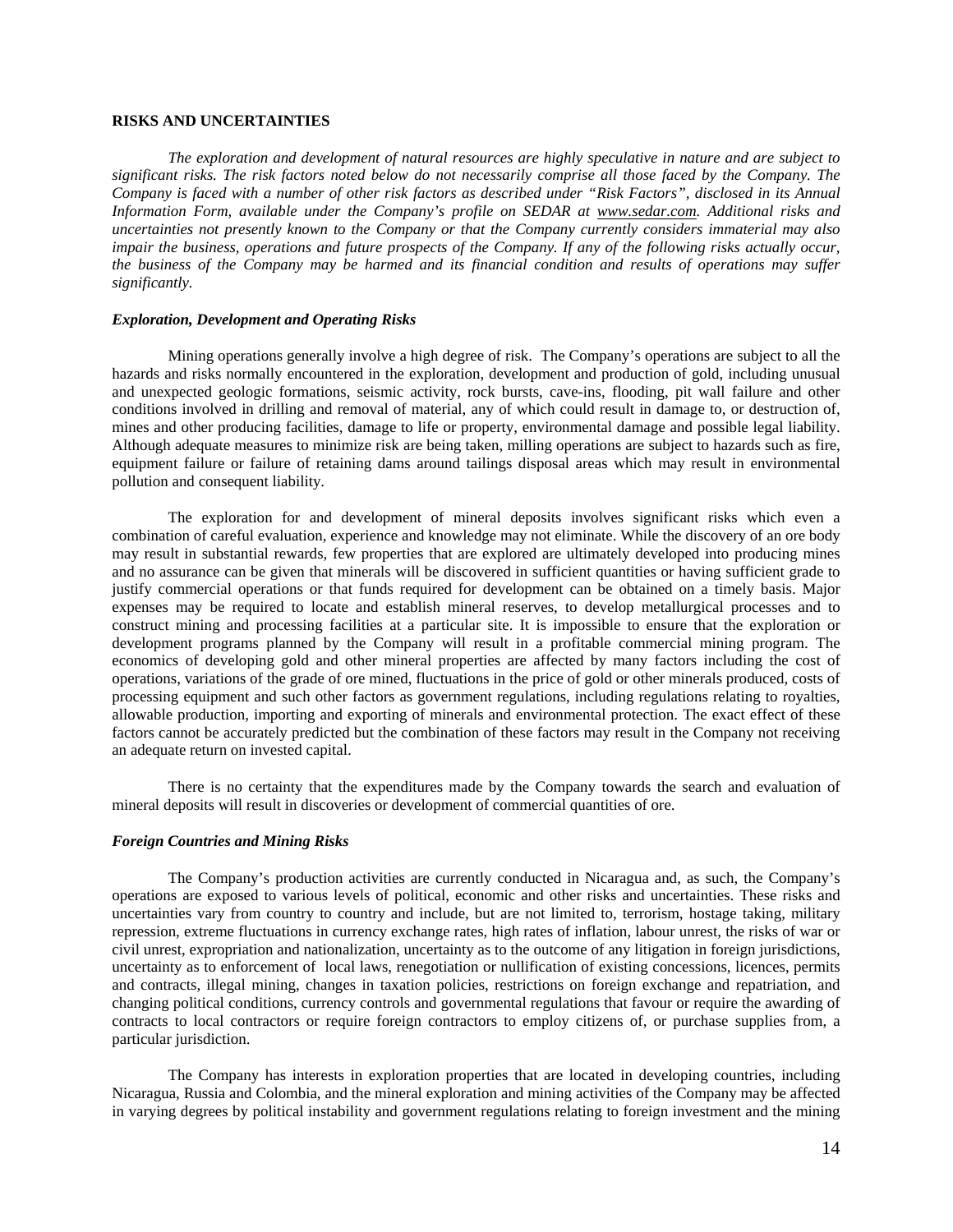industry. Changes, if any, in mining or investment policies or shifts in political attitude in Nicaragua, Russia or Colombia may adversely affect the Company's operations or profitability. Operations may be affected in varying degrees by government regulations with respect to, but not limited to, restrictions on production, price controls, export controls, currency remittance, income taxes, expropriation of property, foreign investment, maintenance of claims, environmental legislation, land use, land claims of local people, water use and mine safety.

Failure to comply with applicable laws, regulations, and permitting requirements may result in enforcement actions there under, including orders issued by regulatory or judicial authorities causing operations to cease or be curtailed, and may include corrective measures requiring capital expenditures, installation of additional equipment, or remedial actions. Parties engaged in mining operations may be required to compensate those suffering loss or damage by reason of the mining activities and may have civil or criminal fines or penalties imposed for violations of applicable laws or regulations. Amendments to current laws, regulations and permits governing operations and activities of mining companies, or more stringent implementation thereof, could have a material adverse impact on the Company and cause increases in capital expenditures or production costs or reduction in levels of production at producing properties or require abandonment or delays in development of new mining properties.

The occurrence of these various factors and uncertainties cannot be accurately predicted and could have an adverse effect on the Company's business, financial condition and results of operations.

## *Restriction on Foreign Investment and Capital Raising in Russia*

As of May 7, 2008, the Foreign Investment Law came into force, as well as amendments to several pieces of legislation including, in particular, amendments to the Law On the Subsoil (the "Amendments"). Pursuant to the Amendments, subsoil plots containing gold reserves of 50 tons or more are deemed plots of federal significance. Under the Foreign Investment Law, transactions relating to the acquisition of control by a foreign investor or group of foreign investors ("Foreign Investor") over strategic companies engaged in use of subsoil plots having federal significance are subject to prior approval by the federal body authorized to control foreign investment (the Company would be deemed a Foreign Investor). The Amendments state that the government may refuse to grant to a company controlled by a Foreign Investor the subsoil use rights for the purpose of final exploration and production of minerals from the plot. In such an instance, compensation in the form of a payment for expenses incurred by the relevant subsoil user in the course of exploration, as well as a premium to be determined but not necessarily corresponding to market value of the property in question will be paid. The legislation also restricts the raising of capital by certain Russian companies. Under the legislation, prior governmental approval is required for the acquisition by a Foreign Investor of 10% or more of the voting shares of a strategic company, which includes any Russian company engaged in subsoil use of plots containing gold reserves of 50 tons or more. In addition, governmental approval is required if a Foreign Investor is to acquire the right to elect more than 10% of the directors of a strategic company or enter into a management agreement with, or determine the decision of the management bodies of, the strategic company and similar arrangements resulting in control over a strategic company. These rules also apply to transactions and agreements entered into outside of Russia, if the transactions or agreements result in the establishment of control over strategic companies.

As the Foreign Investment Law and the Amendments have only recently become effective, it is not certain how the significant control and discretion provided to the Government of the Russian Federation in respect of subsoil use in Russia will be applied from time to time. The legislation could have a significant impact upon the Company's ability to further develop the East and West Kupol Licenses. There can be no assurance that the required governmental approvals required to develop the East and West Kupol Licenses will be granted on acceptable terms or at all and the new legislation provides that if the approval is not granted, the compensation payable would be limited to the expenses incurred in the course of exploration and certain additional premium, not necessarily corresponding to the market value of the relevant property.

# *Property Interests*

The ability of the Company to carry out successful mineral exploration and development activities and mining operations will depend on a number of factors. No guarantee can be given that the Company will be in a position to comply with all conditions and obligations, or to require third parties to comply with their obligations with respect to such properties. Furthermore, while it is common practice that permits and licenses may be renewed,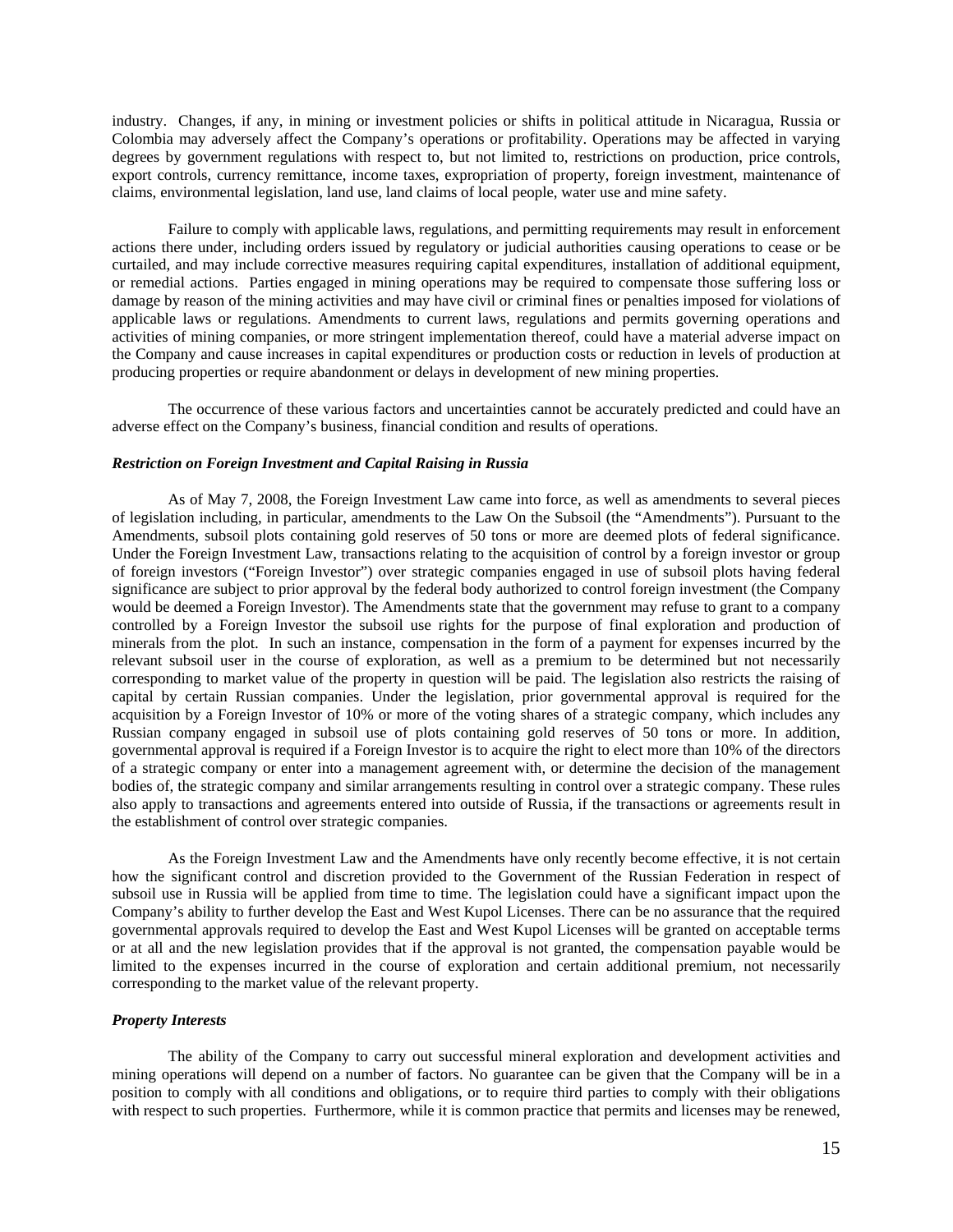extended or transferred into other forms of licenses appropriate for ongoing operations, no guarantee can be given that a renewal, extension or a transfer will be granted to the Company or, if they are granted, that the Company will be in a position to comply with all conditions that are imposed. A number of the Company's interests are the subject of pending applications to register assignments, extend the term, increase the area or to convert licenses to concession contracts and there is no assurance that such applications will be approved as submitted.

The Company is satisfied, based on due diligence conducted by the Company, that its interests in the properties are valid and exist. There can be no assurances, however, that the interests in the Company's properties are free from defects or that the material contracts between the Company and the entities owned or controlled by foreign government will not be unilaterally altered or revoked. There is no assurance that such rights and title interests will not be revoked or significantly altered to the detriment of the Company. There can be no assurances that the Company's rights and title interests will not be challenged or impugned by third parties. The Company's interests in properties may be subject to prior unregistered agreements or transfers and title may be affected by undetected defects or governmental actions.

Certain of the Company's property interests are also the subject of joint ventures that give the Company the right to earn an interest in the properties. To maintain a right to earn an interest in the properties, the Company may be required to make certain expenditures in respect of the property maintenance by paying government claim and other fees. If the Company fails to make the expenditures or fails to maintain the properties in good standing, the Company may lose its right to such properties and forfeit any funds expended to such time.

# *Commodity Prices*

The profitability of the Company's operations will be dependent upon the market price of mineral commodities. Mineral prices fluctuate widely and are affected by numerous factors beyond the control of the Company. The level of interest rates, the rate of inflation, world supply of mineral commodities, consumption patterns, sales of gold by central banks, forward sales by producers, production, industrial and jewellery demand, speculative activities and stability of exchange rates can all cause significant fluctuations in prices. Such external economic factors are in turn influenced by changes in international investment patterns, monetary systems and political developments. The prices of mineral commodities have fluctuated widely in recent years. Current and future price declines could cause commercial production to be impracticable.

The Company's revenues and earnings also could be affected by the prices of other commodities such as fuel and other consumable items, although to a lesser extent than by the price of gold. The prices of these commodities are affected by numerous factors beyond the Company's control.

# *Currency Risks*

The Company's operations in foreign countries are subject to currency fluctuations and such fluctuations may materially affect the Company's financial position and results. The Company reports its financial results in United States dollars and incurs expenses in United States dollars, Canadian dollars, Nicaraguan córdobas, Colombian pesos and Russian rubles. As the exchange rates between the Nicaraguan córdoba, Colombian peso, Russian ruble and Canadian dollar fluctuate against the United States dollar, the Company will experience foreign exchange gains and losses.

In Russia, currency transactions between residents and non-residents can generally be carried out without any restrictions except that parties must buy and sell foreign currency only in specially licensed banks. However, in circumstances of political and/or economic instability, foreign currency transactions may be volatile.

The Russian ruble is not convertible outside Russia and is not traded internationally. Although a market exists within Russia for the conversion of the Russian ruble into other currencies, that market is limited in size and is subject to certain restrictions.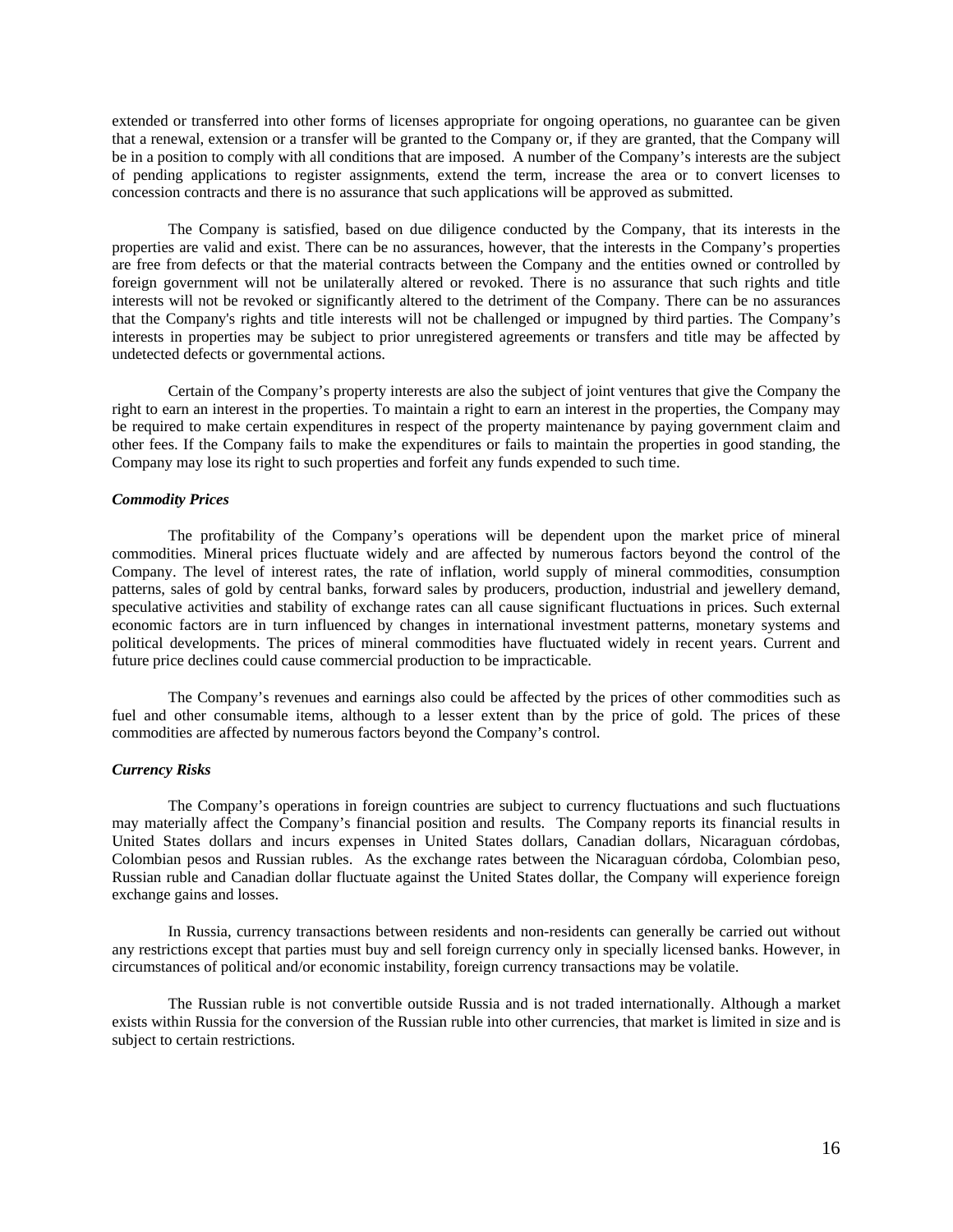# *Environmental Compliance*

The Company's operations are subject to local laws and regulations regarding environmental matters, the abstraction of water, and the discharge of mining wastes and materials. Any changes in these laws could affect the Company's operations and economics. Environmental laws and regulations change frequently, and the implementation of new, or the modification of existing, laws or regulations could harm the Company. The Company cannot predict how agencies or courts in foreign countries will interpret existing laws and regulations or the effect that these adoptions and interpretations may have on the Company's business or financial condition.

The Company may be required to make significant expenditures to comply with governmental laws and regulations. Any significant mining operations will have some environmental impact, including land and habitat impact, arising from the use of land for mining and related activities, and certain impact on water resources near the project sites, resulting from water use, rock disposal and drainage run-off. No assurances can be given that such environmental issues will not have a material adverse effect on the Company's operations in the future. While the Company believes it does not currently have any material environmental obligations, exploration activities may give rise in the future to significant liabilities on the Company's part to the government and third parties and may require the Company to incur substantial costs of remediation. Additionally, the Company does not maintain insurance against environmental risks. As a result, any claims against the Company may result in liabilities the Company will not be able to afford, resulting in the failure of the Company's business. Failure to comply with applicable laws, regulations, and permitting requirements may result in enforcement actions there under, including orders issued by regulatory or judicial authorities causing operations to cease or be curtailed, and may include corrective measures requiring capital expenditures, installation of additional equipment, or remedial actions. Parties engaged in exploration operations may be required to compensate those suffering loss or damage by reason of the exploration activities and may have civil or criminal fines or penalties imposed for violations of applicable laws or regulations and, in particular, environmental laws.

Amendments to current laws, regulations and permits governing operations and activities of exploration companies, or more stringent implementation thereof, could have a material adverse impact on the Company and cause increases in expenditures and costs or require abandonment or delays in developing new mining properties.

### **INTERNAL CONTROLS**

Disclosure controls and procedures are designed to provide reasonable assurance that all relevant information is gathered and reported to management, including the CEO and CFO, on a timely basis so that appropriate decisions can be made regarding public disclosure. Management, with the participation of the certifying officers, has evaluated the effectiveness of the design and operation, as of June 30, 2010, of the Company's disclosure controls and procedures (as defined by the Canadian Securities Administrators). Based on that evaluation, the certifying officers have concluded that such disclosure controls and procedures are effective and designed to ensure that material information relating to the Company and its subsidiaries is made known to them by others within those entities.

Internal controls over financial reporting are designed to provide reasonable assurance regarding the reliability of financial reporting and compliance with Canadian generally accepted accounting principles in the financial statements. Management has evaluated the design of internal controls over financial reporting and has concluded that such internal controls over financial reporting are designed to provide reasonable assurance regarding the reliability of financial reporting and the preparation of financial statements for external purposes in accordance with generally accepted accounting principles in Canada. In addition, there have been no changes in the Company's internal control over financial reporting during the period ended June 30, 2010 that have materially affected, or are reasonably likely to materially affect, its internal control over financial reporting.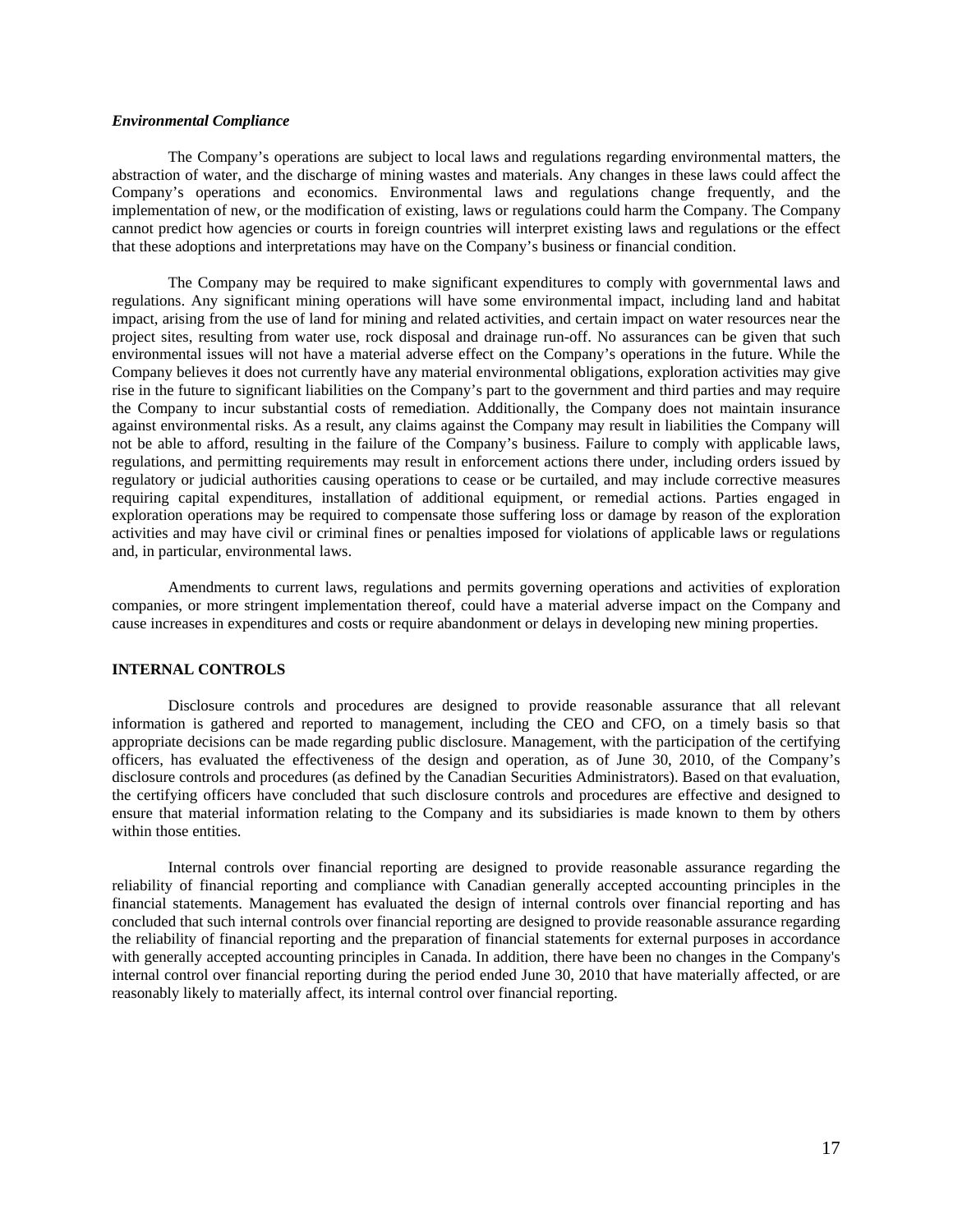# **NON-GAAP MEASURES**

Cash cost per ounce data are intended to provide additional information and should not be considered in isolation or as a substitute for measures of performance prepared in accordance with GAAP.

|                                                                                                                       | Three months ended<br>June 30 |                         | Six months ended<br>June 30 |                         |  |
|-----------------------------------------------------------------------------------------------------------------------|-------------------------------|-------------------------|-----------------------------|-------------------------|--|
|                                                                                                                       |                               |                         |                             |                         |  |
|                                                                                                                       | 2010                          | 2009                    | 2010                        | 2009                    |  |
|                                                                                                                       | \$<br>(000's)                 | \$<br>(000's)           | \$<br>(000's)               | \$<br>(000's)           |  |
| Operating costs per consolidated financial statements<br>Royalties and production taxes<br>Inventory sales adjustment | 14,119<br>1,507<br>2,041      | 7,188<br>439<br>(1,323) | 26,921<br>2,472<br>1,790    | 7,188<br>439<br>(1,323) |  |
|                                                                                                                       | 17,667                        | 6,304                   | 31,183                      | 6,304                   |  |
| Gold production (in ounces)                                                                                           | 24,924                        | 6,832                   | 41,189                      | 6,832                   |  |
|                                                                                                                       |                               |                         |                             |                         |  |
| Total cash costs per ounce of gold production (\$/ounce)                                                              | 709                           | 923                     | 757                         | 923                     |  |

Total cash costs per ounce is derived from amounts included in the Consolidated Statement of Operations and include mine site operating costs such as mining, processing, smelting, refining, transportation costs, royalties and production taxes, less silver by-product credits.

## **OUTLOOK**

Looking forward, the Company will be busy on numerous fronts for the remainder of 2010. We will continue to optimize gold production at La Libertad and Limon mines and remain focused on growth through exploration, development and acquisitions. In addition while we are committing significant funds to carry out numerous development and exploration programs on high quality targets, we will remain in a strong financial position due to our existing large cash balance and cash from operations.

### *Operations*

## *La Libertad Mine, Nicaragua*

La Libertad open pit gold mine achieved commercial production on February 1, 2010. After successfully completing the installation of a second ball mill in the second quarter, mill throughput has continued to increase and is projected to reach 5,500 tonnes per day by the end of August 2010. In July the mill averaged approximately 4,900 tonnes per day. Gold production for the remainder of 2010 is projected to be approximately 45,000 to 47,500 ounces of gold at an operating cash cost of \$475 to \$500 per ounce. In 2011 the Company projects La Libertad Mine will produce 80,000 to 90,000 ounces of gold.

Operating cash costs are projected to decrease over the third and fourth quarters of the year as the mill reaches full capacity, and the ore grade increases as scheduled in the mine plan. Total gold production from La Libertad Mine for 2010, since the commencement of commercial production on February 1st, is now projected at approximately 70,000 ounces of gold at an operating cash cost of approximately \$545 to \$565 per ounce.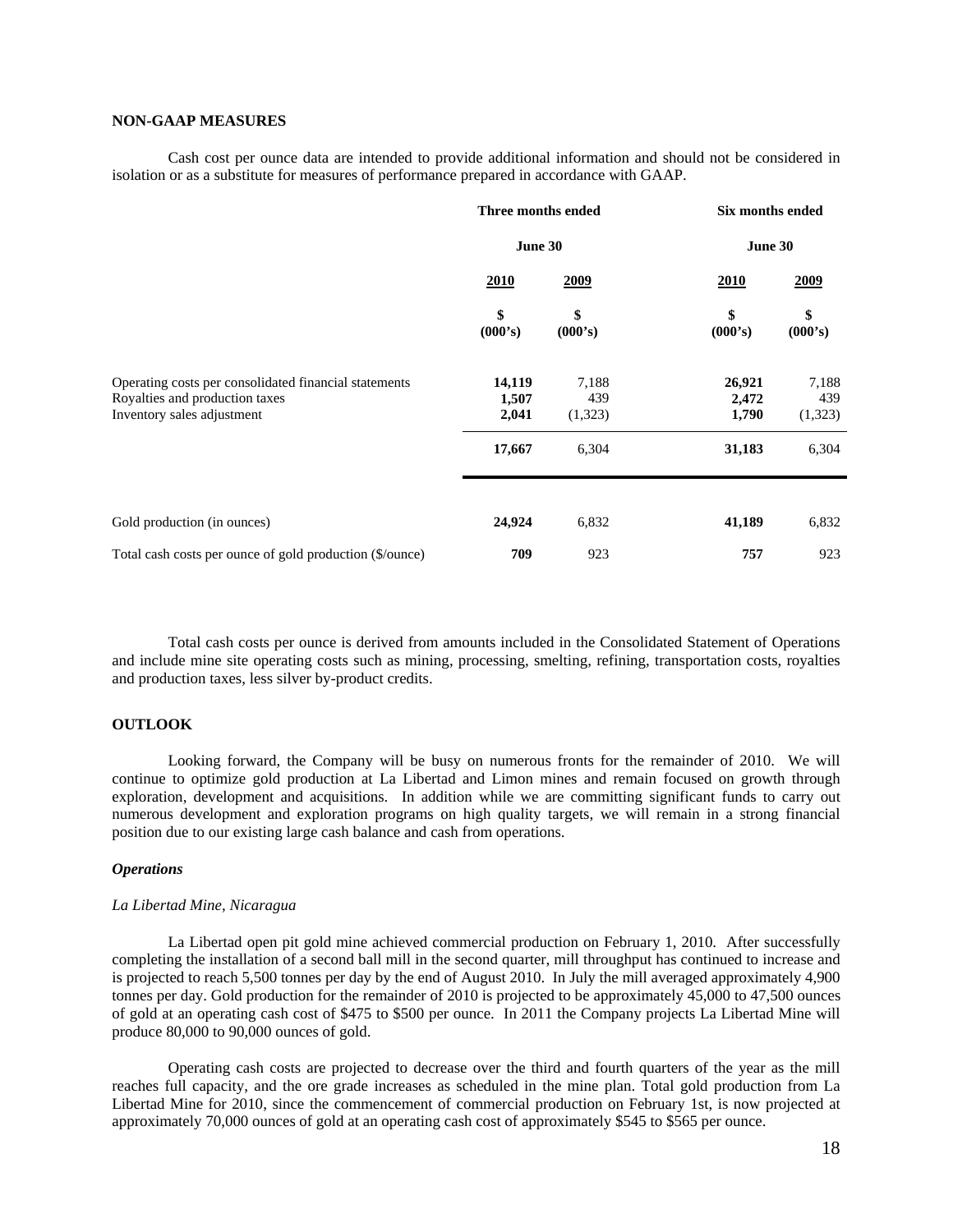The Company will also continue development and exploration drilling at La Libertad geared towards infill drilling to move resources to reserves and explore some of the numerous exploration targets identified along the 20 km gold belt on the property. Drilling results to date in 2010 have been very successful with good results around the current and planned open pits and the discovery of a new significant gold vein system called Jabali, approximately 6 kilometres east of La Libertad Mine. Based on these encouraging results, the Company has decided to add a third drill rig to the program and increase the 2010 exploration budget from \$3.1 million to \$4.6 million. The Company expects to release assay results from recent Jabali drilling in the third quarter.

### *Limon Mine, Nicaragua*

For the remainder of 2010 the Limon Mine is projected to produce approximately 20,000 ounces of gold at a cash operating cost of approximately \$650 to \$675 per ounce.

Over the past 18 months, B2Gold's Limon exploration team has identified over 20 exploration targets on the property. The Company believes there is excellent potential to increase the 3.5 year current mine life and also discover higher grade open pit and underground deposits.

The Company has recently received a drilling permit for Santa Pancha, which covers the east end of the property including Panteon, Santa Pancha, Babilonia and other targets. Drilling has commenced in the area to test the grade continuity of the known vein systems.

For 2010, the Company has an exploration budget for Limon totaling \$3.8 million. To date, 25 holes have been drilled with positive results on new open pit and underground targets and extension to known veins. For the remainder of the year two drill rigs will continue drilling to increase the mine life and explore potential higher grade targets. Historically the Limon Mine has processed significantly higher grade ore.

Diamond drills working in the Santa Pancha area of the El Limon property continue to intersect significant gold grades over considerable widths.

#### *Gramalote Property, Colombia*

The Company has recently reached an agreement with AngloGold to recommence exploration and feasibility work at the Gramalote project which is a 51% AngloGold to 49% B2Gold joint venture. As part of this amendment, the companies have agreed to a budget for the Gramalote project, for the second half of 2010 totaling \$9.18 million. This budget will fund 10,000 metres of diamond drilling for the exploration of additional targets on the property, infill drilling of the Gramalote deposit and drilling for metallurgical test samples. In addition, the budget will fund feasibility work including additional environmental studies, metallurgical test work and engineering. The joint venture will continue work on safety, health and environmental projects and will continue to work with government and local communities on social programs.

The two companies plan to continue the exploration and feasibility work into 2011 and 2012, with the goal of completing a final feasibility study by the end of 2012. A further program and budget for exploration and feasibility in 2011 is to be approved by the end of November, 2010.

Under the amended terms, AngloGold will become manager of the joint venture project. B2Gold will have equal representation on the joint venture management committee which will unanimously agree each annual program and budget for Gramalote exploration and development. Each joint venture partner will fund their share of expenditures pro rata.

The Company is pleased to have reached this agreement with AngloGold to advance the Gramalote project. We believe the Gramalote property is a significant asset for the Company. It clearly has the potential to be an economically viable open pit gold mine, and through exploration of high value targets the resources could increase significantly.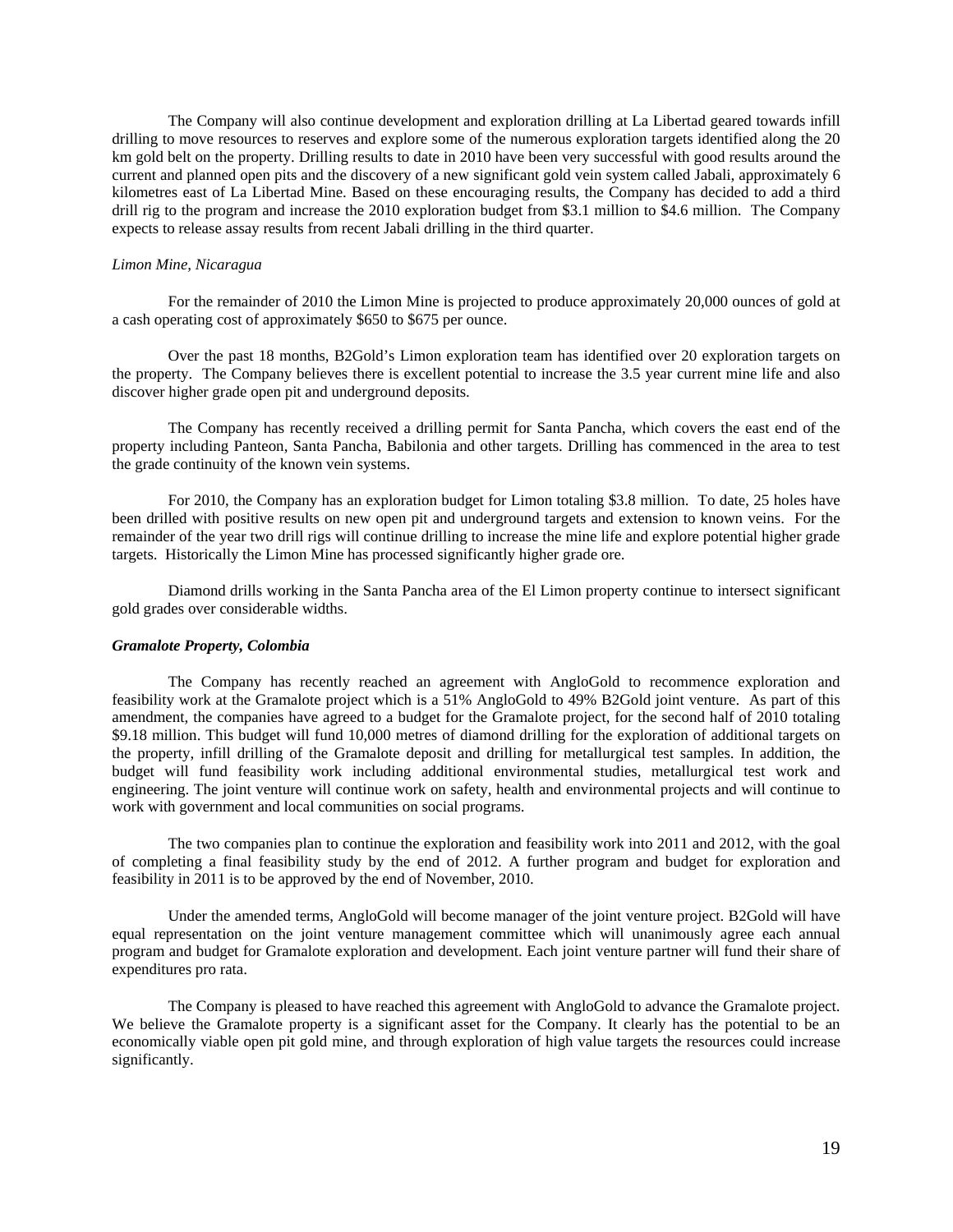## *Bellavista Property, Costa Rica*

The Company has commenced several field work programs for the potential reopening of the Bellavista Mine as an open pit gold mine and mill.

In parallel with these field activities, the Company has contracted a Conceptual Study for the reopening of the mine. The purpose of this study is to provide a detailed project scope that will be presented to the Costa Rican mining and environmental ministries in the fourth quarter of 2010. Bellavista was previously operated as a heap leach mine. If the Company re-starts operations, it would be as a milling and carbon-in-pulp process, similar to the Company's recently constructed La Libertad Mine in neighboring Nicaragua.

### *Kupol East and West Licenses, Far East Russia*

The Company recently announced the sale of its interest in the Kupol East and West Licenses in Far East Russia to Kinross Gold.

In consideration of the acquisition by Kinross of B2Gold's right to acquire an interest in the licenses, Kinross will make an upfront payment of \$33 million to B2Gold, payable upon closing of the transaction and contingent payments of \$15 million for each incremental million ounces of gold of National Instrument 43-101 compliant proven and probable reserves contained by the Kupol East and West License areas, up to a maximum of nine million ounces of gold (100% basis).

In addition, B2Gold will receive payments equal to 1.5% of Net Smelter Returns from the commencement of production from the area covered by the Kupol East and West Licenses, subject to a right for Kinross to repurchase the royalty for \$30 million.

We view this as a positive transaction for B2Gold. While we are currently in a strong financial position with funding in place and significant cash from mining operations to cover all 2010 projected expenditures, the funds received in this transaction will further strengthen our financial position and enhance our ability to pursue additional acquisitions. We remain of the belief that the Kupol East and West Licenses have great exploration potential. The structure of this agreement with both an upfront payment and the contingent payments and royalty interest ensures that B2Gold will benefit immediately from a significant gain on its investment in this property and continue to benefit from any future exploration success on the licenses, while not having to fund a share of exploration and development costs. In addition, this sale will allow B2Gold's technical teams to further focus on our numerous projects and other acquisitions.

### *Nicaraguan Joint Ventures*

In addition to the La Libertad and Limon property exploration programs, the Company is involved in two exploration joint ventures in Nicaragua. The Company has the right to earn a majority interest from Radius Gold in two Nicaraguan properties called Pavon and Trebol. Recent trenching has focused on the Pavon Norte vein with a total of 42 trenches now been dug. Trench results continue to show good potential to develop an open pit gold resource at Pavon Norte. The Company continues to take large bulk samples for metallurgical tests. At the Trebol property, activities are focusing on trenching the northernmost surface anomalies to assess the potential strike length of gold mineralization there, with plans for future drilling to assess the resource potential.

The Company has the right to earn a majority interest in the Borosi project, located in north east Nicaragua, owned by Calibre Mining. Calibre as operator is currently exploring the La Luna vein system with a series of drill holes.

### *Conclusion*

In conclusion, the management of B2Gold believes the Company is extremely well positioned to continue our growth as an intermediate gold producer. We will maximize this opportunity by focusing on optimizing current mining operations and further developing and exploring our impressive number of projects while continuing to pursue accretive acquisitions. We have one of the most experienced and successful teams in every facet of the